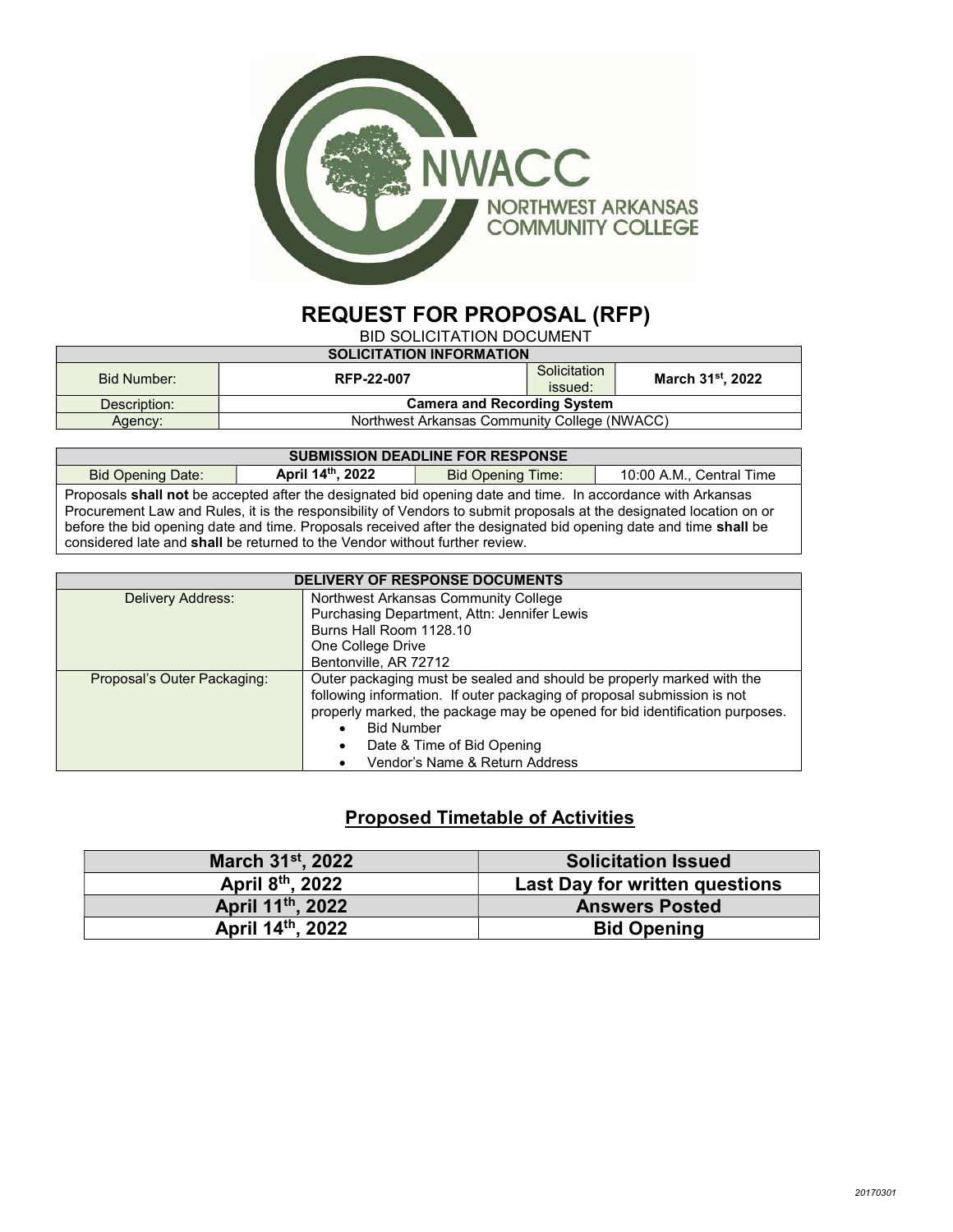# SECTION 1 - GENERAL INSTRUCTIONS AND INFORMATION

Do not provide responses to items in this section unless specifically and expressly required.

## 1.1 PURPOSE

NorthWest Arkansas Community College (NWACC) issues this Request for Proposal (RFP) to obtain bids for a camera and recording system for the National Child Protection Center.

## 1.2 TYPE OF CONTRACT

A. A contract will be awarded to a single supplier.

#### 1.3 BID OPENING LOCATION

Responses submitted by the opening time and date **shall** be opened at the following location:

NorthWest Arkansas Community College One College Drive, Burns Hall, Room # 1128.10 Bentonville, AR 72712 10:00 AM Central Standard Time

#### 1.4 CONTACT

Please submit all questions about this RFP to:

Jennifer Lewis One College Drive, Burns Hall, Room 1128.10 Bentonville, AR 72712 Phone: 479-619-4210 Email: jlewis20@nwacc.edu

## 1.5 DEFINITION OF REQUIREMENT

- A. The words "must" and "shall" signify a requirement of this solicitation and that vendor's agreement to and compliance with that item is mandatory.
- B. Exceptions taken to any mandatory requirement in this Bid Solicitation, whether submitted in the vendor's response or in subsequent correspondence, **shall** cause the vendor's response to be disqualified.

#### 1.6 DEFINITION OF TERMS

- A. The State Procurement Official has made every effort to use industry-accepted terminology in this Bid Solicitation and will attempt to further clarify any point of an item in question as indicated in Clarification of Bid Solicitation.
- B. The words "bidder" and "vendor" are used synonymously in this document.
- C. The words "The State", "Agency", and "NWACC" are used synonymously in this document.
- D. The terms "Request for Proposal", "RFP" and "Bid Solicitation" are used synonymously in this document.
- E. The term "OSP" refers to the "Office of State Procurement" with the State of Arkansas.
- F. "NCPTC" refers to the National Child Protection Training Center
- G. The term "PTZ" refers to "Pan-Tilt-Zoom" (camera control).
- H. The term "SAML" refers to "Security Assertion Markup Language" (gives the ability for system user logon to integrate with NWACC directories for a single sign-on instead of multiple usernames and passwords).
- I. The term "SSL" refers to "Secure Sockets Layer" (a protocol for creating a secure connection for user/server interactions).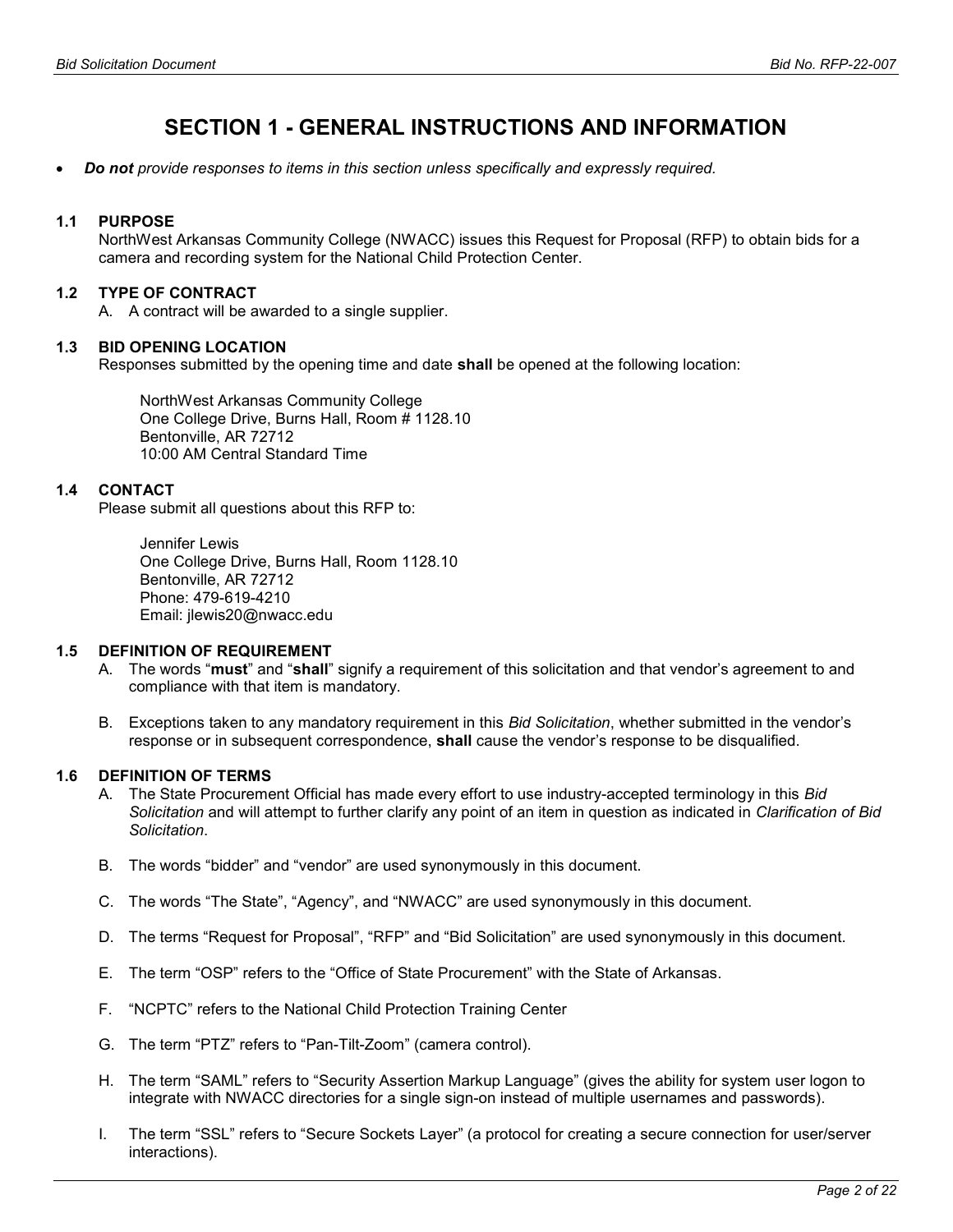## 1.7 RESPONSE DOCUMENTS

- A. Original Response Packet
	- 1. The original Response Packet must be submitted on or before the bid opening date and time.
	- 2. The Response Packet should be clearly marked "Original" and **must** include the following:
		- a. Original signed Response Signature Page. (See Response Signature Page.)
		- b. Other documents and/or information as may be expressly required in this *Bid Solicitation*.
		- c. EO 98-04 Disclosure Form. (See Standard Terms and Conditions.)
		- d. Copy of Vendor's Equal Opportunity Policy. (See Equal Opportunity Policy.)
		- e. Prohibition of Employment of Illegal Immigrants.
- B. Additional Copies of the Response Packet

In addition to the original Response Packet, the following items should be submitted:

- a. One (1) flash drive with a copy of the Response Packet.
- b. All additional hard copies and electronic copies must be identical to the original hard copy. In case of a discrepancy, the original hard copy shall govern.

#### 1.8 ORGANIZATION OF RESPONSE DOCUMENTS

- A. It is strongly recommended that vendors adhere to the following format and suggestions when preparing their Response.
	- Response Signature Page. (See Appendix)
	- Signed Addenda, if applicable.
	- E.O. 98-04 Contract Grant and Disclosure Form. (See Appendix)
	- Equal Opportunity Policy.
	- Other documents and/or information as may be expressly required in this Bid Solicitation. Label documents and/or information to reference the Bid Solicitation's item number.

#### 1.9 CLARIFICATION OF BID SOLICITATION

- A. Any questions requesting clarification of information contained in this Bid Solicitation must be submitted in writing via email by 10:00 a.m., Central Time on or before April 8<sup>th</sup>, 2022 to the individual listed in section 1.4 Contact, of this Bid Solicitation.
	- 1. For each question submitted, vendor should reference the specific solicitation item number to which the question refers.
	- 2. Vendors' written questions will be consolidated, and NWACC's written response is anticipated to be posted to the NWACC website by the close of business on April 11<sup>th</sup>, 2022.
- B. Vendors may contact NWACC with non-substantive questions at any time prior to the bid opening.
- C. Oral statements by agents of NWACC **shall not** be part of any contract resulting from this solicitation and may not reasonably be relied on by any vendor as an aid to interpretation unless it is reduced to writing and expressly adopted by NWACC.

## 1.10 RESPONSE SIGNATURE PAGE

- A. An official authorized to bind the vendor(s) to a resultant contract must sign the Response Signature Page included in this Bid Solicitation, located in appendix.
- 1.11 PRICING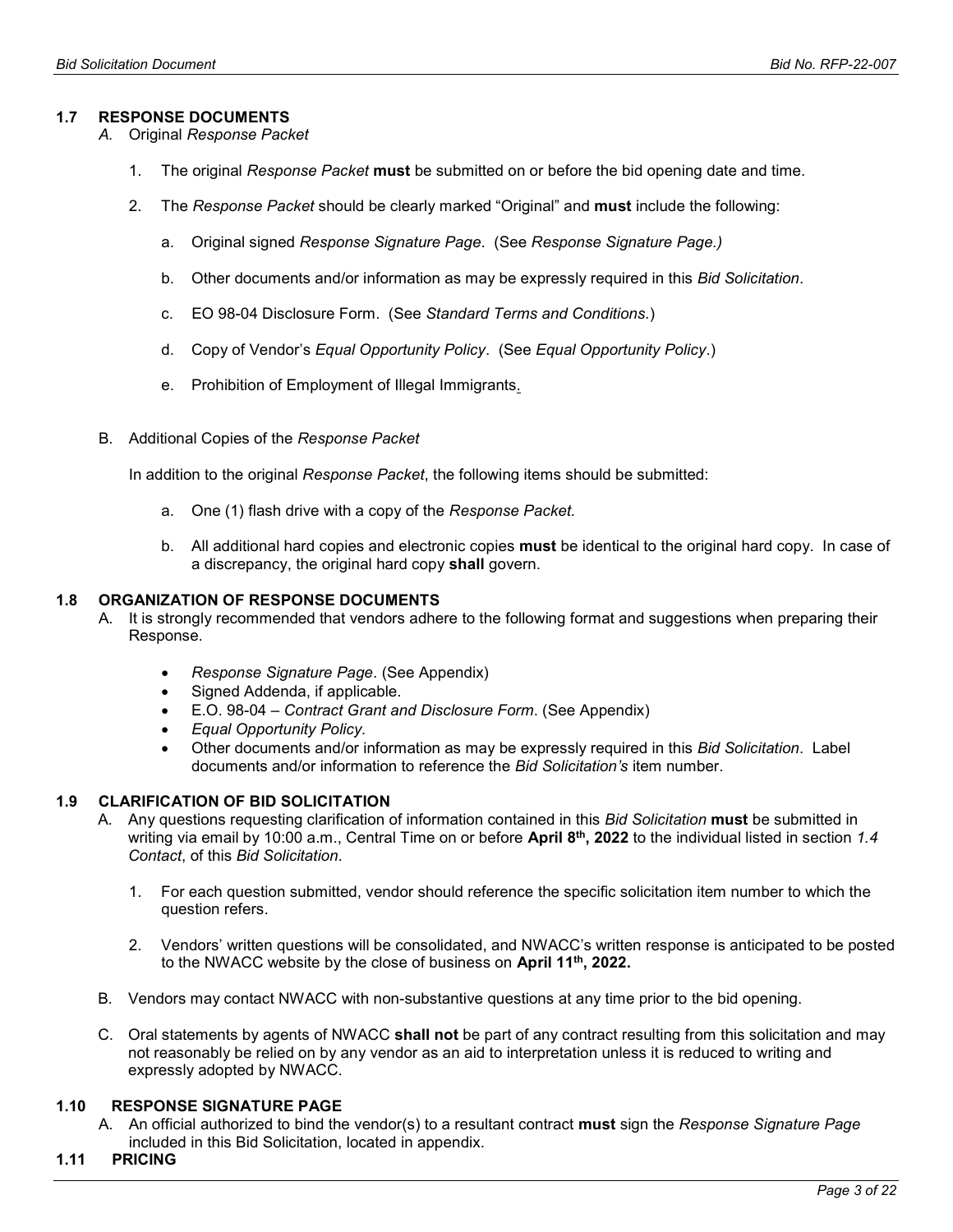Pricing will be a weighted part of the overall scores given to each submitted proposal.

## 1.12 PRIME CONTRACTOR RESPONSIBILITY

- A. A single vendor must be identified as the prime contractor.
- B. The prime contractor **shall** be responsible for the contract and jointly and severally liable with any of its subcontractors, affiliates, or agents to the State for the performance thereof.

#### 2 PROPRIETARY INFORMATION

A. Submission documents pertaining to this Bid Solicitation become the property of the State and are subject to the Arkansas Freedom of Information Act (FOIA).

#### 3 CAUTION TO VENDORS

- A. Prior to any contract award, all communication concerning this Bid Solicitation must be addressed through NWACC.
- B. Vendor must not alter any language in any solicitation document provided by NWACC.
- C. All official documents and correspondence related to this solicitation shall be included as part of the resultant contract.
- D. Responses **must** be submitted only in the English language.
- E. The State shall have the right to award or not award a contract, if it is in the best interest of the State to do so.
- F. Vendor must provide clarification of any information in their response documents as requested by NWACC.

#### 4 REQUIREMENT OF ADDENDUM

- A. This Bid Solicitation shall be modified only by an addendum written and authorized by NWACC.
- B. An addendum posted within three (3) calendar days prior to the bid opening **may** extend the bid opening and may or may not include changes to the Bid Solicitation.
- C. Vendor shall be responsible for checking the NWACC website, http://www.nwacc.edu/administrativeservices/purchasing/bids.aspx

# 5 NEGOTIATION AND AWARD PROCESS

- A. Negotiations
	- 1. If the agency so chooses, it **shall** also have the right to enter discussions with the highest-ranking vendor to further define contractual details. All negotiations shall be conducted at the sole discretion of NWACC. NWACC shall solely determine the items to be negotiated.
	- 2. If negotiations fail to result in a contract, NWACC may begin the negotiation process with the next highest-ranking vendor. The negotiation process may be repeated until an anticipated successful vendor has been determined, or until such time NWACC decides not to move forward with an award.
- B. Anticipation to Award

Once an anticipated successful vendor has been determined, the anticipated award will be posted on the NWACC website at http://www.nwacc.edu/administrativeservices/purchasing/bids.aspx

1. The anticipated award will be posted for at least a period of three (3) days prior to the issuance of a contract. Vendors and agencies are cautioned that these are preliminary results only, and a contract will not be issued prior to the end of the three-day posting period.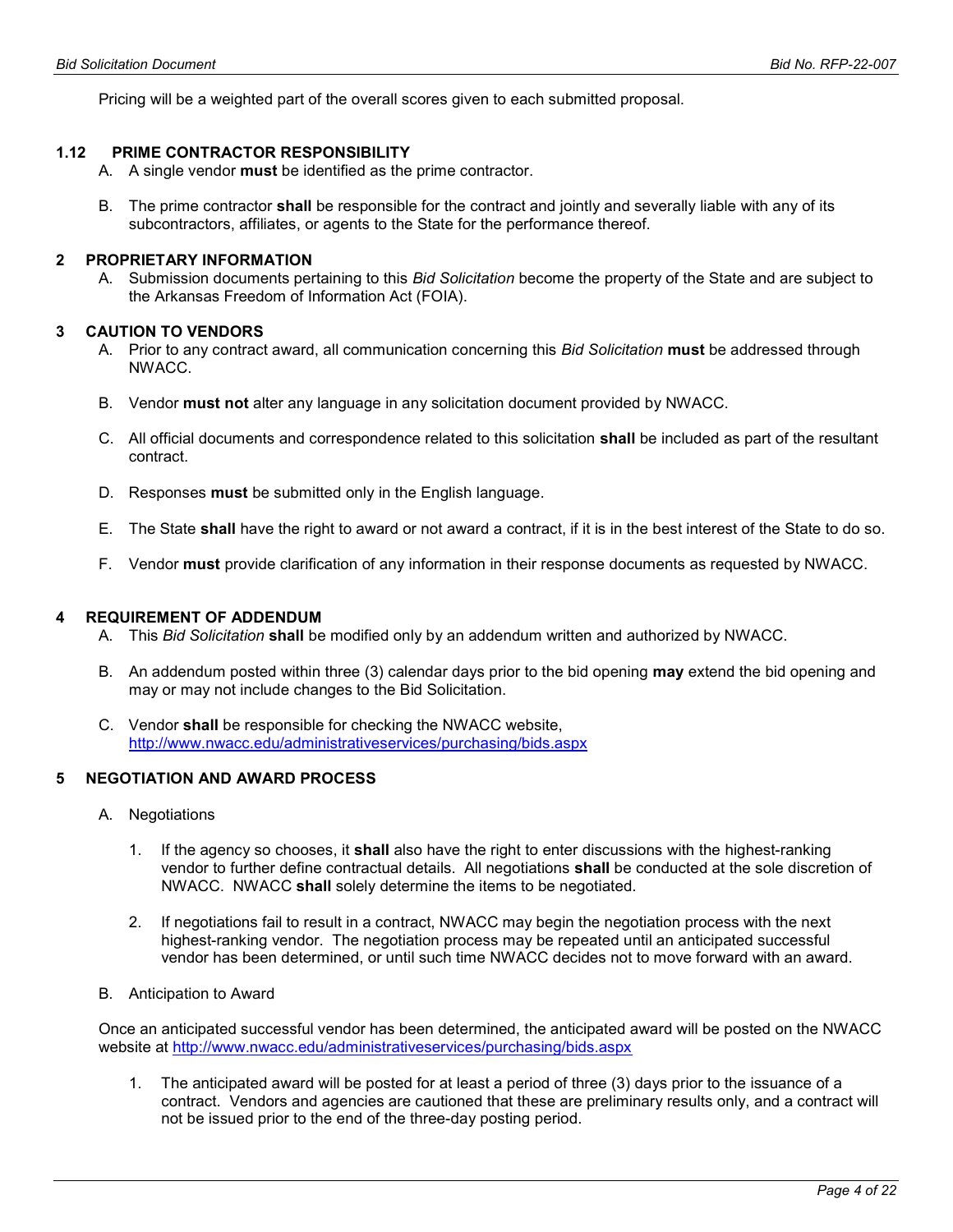- 2. NWACC shall have the right to waive the policy of Anticipation to Award when it is in the best interest of the State.
- 3. It is the vendor's responsibility to check the NWACC website for the posting of an anticipated award.

#### 6 MINORTY & CERTIFIED WOMEN-OWNED BUSINESS POLICY

- A. Minority is defined by Arkansas Code Annotated § 15-4-303 as a lawful permanent resident of this State who is:
	- African American
- Pacific Islander American
- American Indian
- A Service Disabled Veterans as
- Asian American
- designated by the United States
- Hispanic American
- Department of Veteran Affairs
- B. Women-owned business is defined by Arkansas Code Annotated § 15-4-303 (9) as a business that is at least fifty-one percent (51%) owned by one or more women who are lawful permanent residents of the state of Arkansas.
- C. The Arkansas Economic Development Commission conducts a certification process for minority businesses and disabled veterans. The vendor's Certification Number should be included on the vendor's Response Signature Page.

# 7 EQUAL OPPORTUNITY POLICY

- A. In compliance with Arkansas Code Annotated § 19-11-104, NWACC is required to have a copy of the vendor's Equal Opportunity (EO) Policy prior to issuing a contract award.
- B. EO Policies may be submitted in electronic format to the following email address: eeopolicy.osp@dfa.arkansas.gov, but should also be included as a hardcopy accompanying the solicitation response.
- C. Vendors are responsible for providing updates or changes to their respective policies, and for supplying EO Policies upon request to other State agencies that must also comply with this statute.
- D. Vendors who are not required by law by to have an EO Policy must submit a written statement to that effect.

## 8 PROHIBITION OF EMPLOYMENT OF ILLEGAL IMMIGRANTS

- A. Pursuant to Arkansas Code Annotated § 19-11-105, prior to the award of a contract, selected vendor(s) must have a current certification on file with OSP stating that they do not employ or contract with illegal immigrants.
- B. It is the vendor's responsibility to make sure their certification has not expired and is on file. The vendor must provide a copy of their certification to NWACC before a contract will be awarded.

# 9 PAST PERFORMANCE

In accordance with provisions of State Procurement Law, specifically OSP Rule R5:19-11-230(b) (1), a vendor's past performance with the State may be used to determine if the vendor is "responsible". Responses submitted by vendors determined to be non-responsible shall be disqualified.

## 10 PUBLICITY

- A. Vendor shall not issue a news release pertaining to this Bid Solicitation or any portion of the project without NWACC's prior written approval.
- B. Failure to comply with this Requirement shall be cause for a vendor's response to be disqualified.

# 11 RESERVATION

NWACC shall not pay costs incurred in the preparation of a response.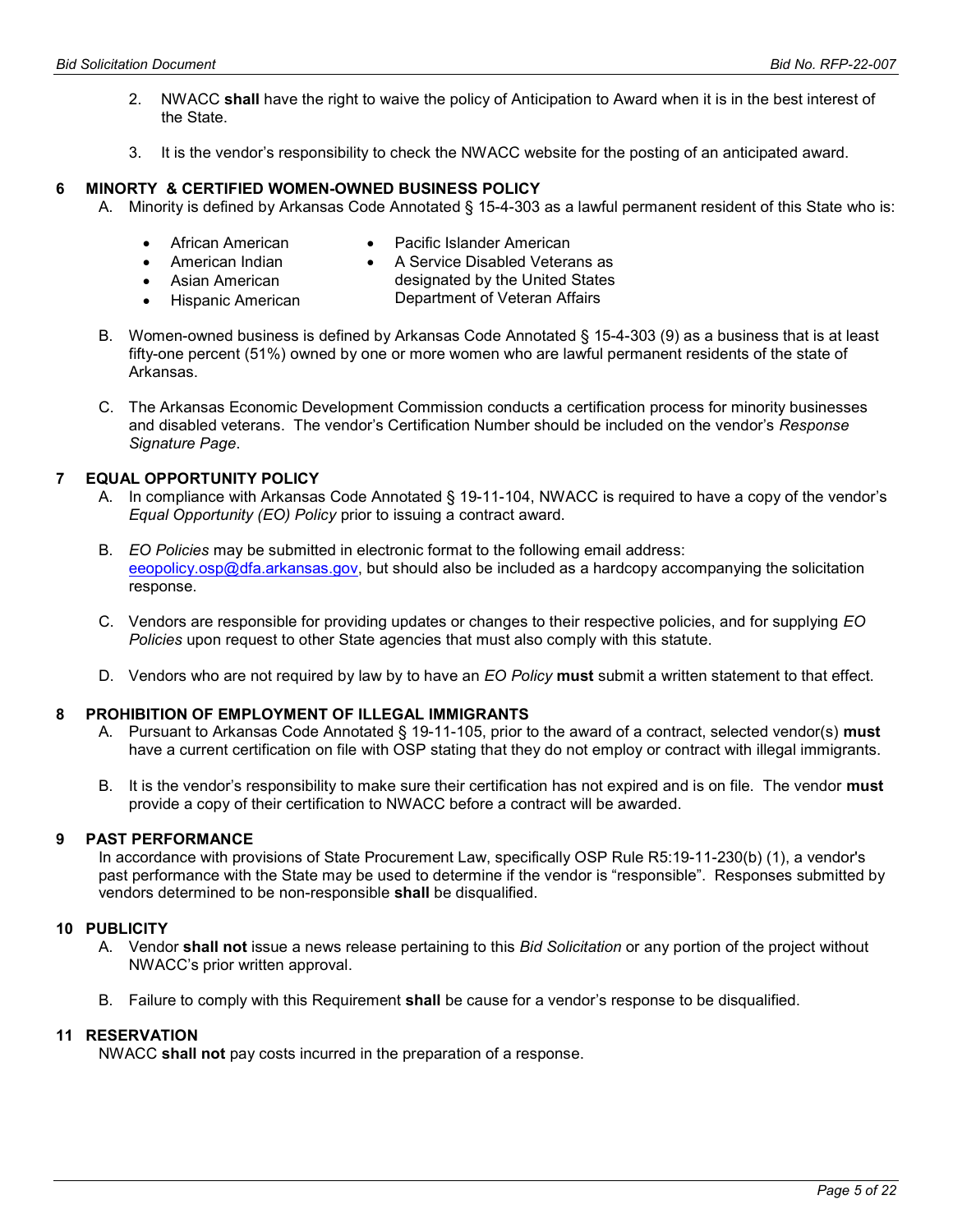# SECTION 2 – MINIMUM REQUIREMENTS

# 2.1 PERFORMANCE STANDARDS

- A. State law requires that all contracts for services include Performance Standards for measuring the overall quality of services provided. Performance Standards should identify expected deliverables, performance measures, or outcomes; and defines the acceptable standards a vendor must meet in order to avoid assessment of damages.
- B. NWACC will outline the Performance Standards with those vendors that NWACC wishes to negotiate a contract with during contract negotiations pursuant to state law.
- C. NWACC may be open to negotiations of Performance Standards prior to the commencement of services, or at times throughout the contract duration.

# 2.2 REQURIED MINIMUM SPECIFICATIONS

- Camera and microphone in seven (7) rooms of the mock house at the NCPTC.
- Camera and microphone in five (5) interview rooms and one (1) exam room.
- Camera and microphone in the courtroom.
- The devices should be capable of livestreaming to an observation room(s).
- The devices should be capable or recording for later playback and review.
- NWACC requires recording software to store and download recordings to provide to students and training participants, preferably cloud based to be accessed anywhere on our network.
- NWACC requires that the new equipment be installed and the old equipment removed.

# 2.3 SOFTWARE OBSERVATION REQUIREMENTS

- The software shall display interviews in an easy to find list and be labeled according to user preference. In the event that multiple cameras are located in a room the user will be able to launch all camera views by clicking on a single room ID.
- The software shall support all rooms being viewed simultaneously and up to 200 concurrent live video streams.
- The video live stream shall not have a latency greater than 1 second.
- The software shall include support for cameras up to 4K Resolution.
- The software shall have an optional IOS application which will allow an IPAD or to be used as a wireless camera on the campus network.
- The rooms displayed in the list shall be based upon user log in and which group the user belongs to.
- User rights shall prevent other users from logging into the system and viewing a session which they have not initiated or have rights to view.
- PTZ Control shall be performed via mouse or clicking in the video window.
- The software shall provide the ability to create presets to position PTZ cameras.
- The software shall allow observers to create markers during the observation process which index important video points. With each marker that is provided a notes field shall be provided to allow the user to type in additional notes regarding the marker.
- The software shall allow markers to be created by multiple users on different client machines observing the same event. All of the marker information must be cataloged and indexed into the same video file and stored within the video database.
- Observers, with appropriate rights, shall be able to talk to students via computer microphone or USB headset by simply clicking on an icon located within in the video window during observation when optional talkback hardware is present.
- The software shall allow the observer to view up to 9 simultaneous sessions on a single matrix display in order to view multiple live video sessions.
- The software shall support digital pan tilt zoom on all live view cameras.
- User rights shall allow/disallow observation privileges for which cameras are viewable, intercom access, PTZ access, and marker capability based upon user and group access.
- The software shall provide a customizable "branding" home page for user login.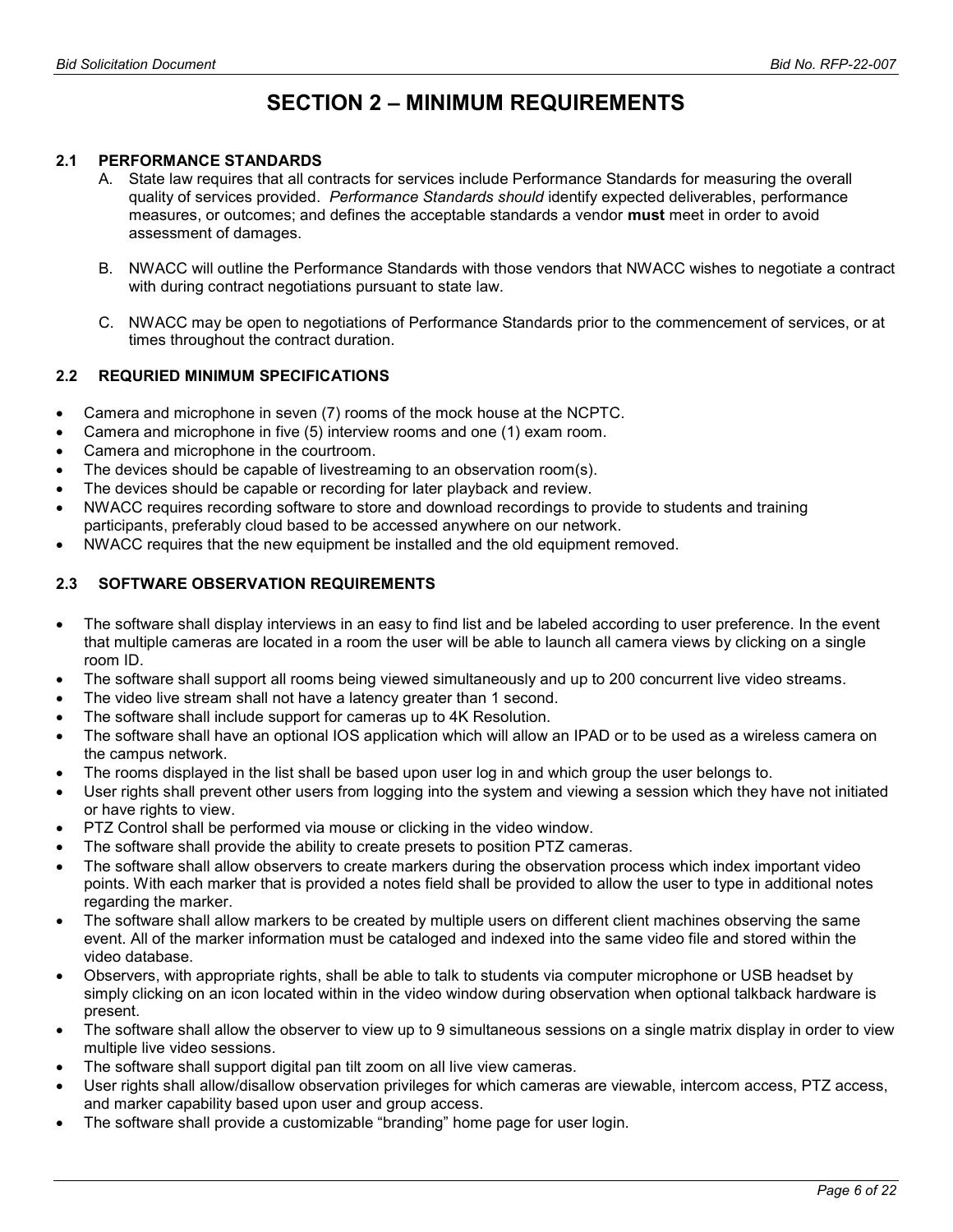# 2.4 SOFTWARE RECORDING CAPABILITIES

- The software shall provide an unlimited number of unique data fields per camera which are customizable to the customer. The data fields capture specific interview information in order to catalog and index the video file. Example data fields include: officer name, badge number, interviewee type, case number etc.
- Each data field shall be customizable and provide for options of free form text, pre populated text or the ability to create customized drop down boxes.
- The software shall support all cameras to be recorded simultaneously along with all rooms be viewed simultaneously without loss of system performance.
- The software shall provide the ability to select preset positions for the PTZ camera that the camera automatically positions itself to upon recording.
- Each video shall be recorded in its entirety in a single file regardless of session length. There is no work required by the user to create or save the file. The file shall not be broken into individual segments based on time.
- The software shall support grouping of multiple cameras together. The software shall support synchronized start and stop recordings of grouped cameras and the population of all cameras that are grouped with the same meta data. In the event the cameras are grouped each camera may be played back or downloaded independently if required.
- The software shall allow recording to be initiated via the user interface. A one click record button in the user interface shall start and stop the recording.
- The software shall provide a schedule feature which allows the user to schedule recordings in advance and prepopulate the session data using the customized data fields. The scheduler shall allow for scheduling of "recurring" appointments based upon days of the week and month. The schedule shall allow for removing individual sessions in the event that a session is canceled without removing the remaining sessions. The software shall allow for exceptions to remove recordings and take into account holidays and "days off". The schedule shall allow for granting viewing rights to users that typically do not have access to the recorded video.
- The software shall provide an access control option that will allow recordings to be started and stopped with a student ID badge and associate the recording with appropriate student or numeric keypad.
- The software shall have the option of starting and stopping recording via a lighted button.
- A recording light indicator shall illuminate upon recording.
- The software shall provide for the ability for users to grant access to other users to view the content if the other users may not have the "appropriate rights" or security level normally to view the recording.
- The software shall have the ability to generate a unique recording URL, which will allow 3rd parties to access video which they otherwise do not have access to.
- User rights shall allow/disallow recording privileges for: which rooms are available per user, scheduler recording access, editing of session data, and ability to stop other users' sessions.
- Video recording shall be available immediately after recording. No rendering time shall be required in order to view a recording

# 2.5 SOFTWARE SEARCH AND PLAYBACK CAPABLITIES

- The software shall limit users to search for content using a single search box. The users may type in any information, which has been entered into the session data fields in order to find desired content including marker information.
- The software shall allow users to search only their content or content that they have been given access to.
- The software shall allow/disallow the user to launch recordings and provide the ability to choose playback beginning at the start of the video or at a certain marker points within the video.
- The software shall allow the user to navigate through the playback video by clicking on a timeline or choosing any marker, which may have been created during the observation mode. By selecting a marker that video shall automatically begin playing at that marker point. The software shall also include the standard play, fast forward, fast reverse, stop and pause features.
- In the event multiple cameras associated with a single room or joint rooms, video content plays back completely synchronized.
- The software shall allow markers to be created and inserted into recorded video during playback sessions in order to index key points and allow users to quickly find and identify content.
- The software shall provide, with appropriate rights, session data to be edited during the playback.
- The software shall include a built-in video editor that allows the user to create video clips and save them as independent files.
- The software shall support digital pan tilt zoom during playback.
- The software shall allow, with appropriate rights, users to download content to their own PC which may be played back in a standard media player.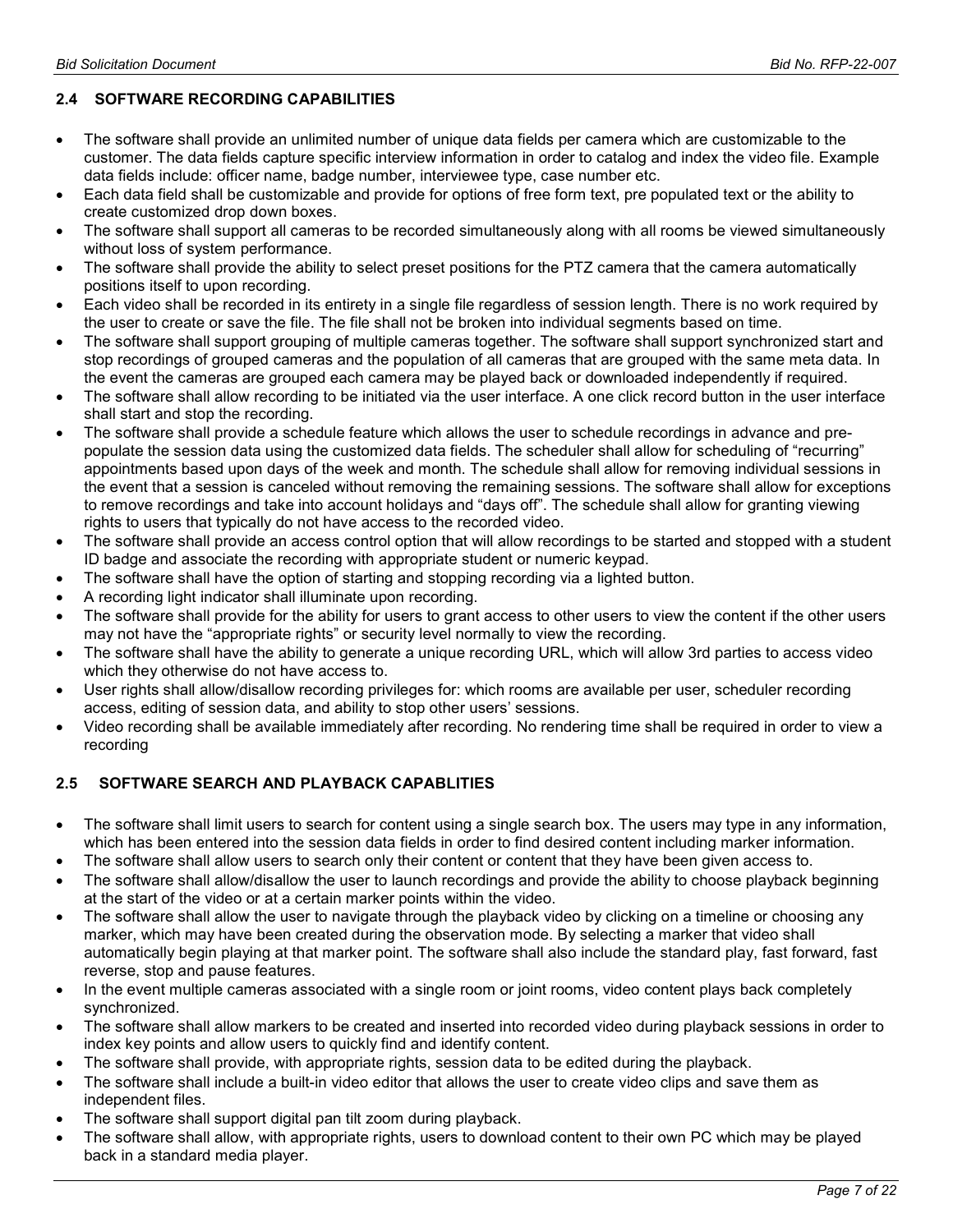- The software shall stream the video to appropriate users. No downloading of the video shall be required in order to playback video content.
- User rights shall allow/disallow playback privileges for: which content is searchable, the ability to edit session data, the ability to create markers, and the ability to download video.

# 2.6 SOFTWARE SECURITY RIGHTS AND MANAGEMENT CAPABILITIES

- The software shall assign users rights based upon groups. The software will provide the ability to manually create users and groups within the software.
- The software shall provide an interface for LDAP integration in order to synchronize with university user ID's and passwords.
- The software shall support Single Sign On (SAML) if required and selected by the end user.
- The software shall provide full SSL encryption of all usernames and passwords and encrypt all video data while at rest.
- The software shall provide the ability to encrypt of the video streams.
- The software shall allow each group to be allocated its own set of cameras and to easily segment and departmentalize groups in order to isolate them from each other even though they share the same infrastructure.
- The software shall provide the ability to upload and manage MP4 video files created from other devices.
- The software shall provide the ability to create "templates" so that different data fields are presented to different groups of users upon log in.
- The software shall provide a video retention period that is set per group of users which will automatically delete after a certain period of time.
- The software shall allow video's to be removed from the auto delete function for long term storage.
- The software will maintain a detailed historical log of log in, recording, playback and administrative changes.
- The software shall have the ability to create custom reports based on usage, asset information and marker information.
- The software shall have the ability to create evaluation templates and forms which may be used to score and evaluate recordings. The software must be able to plot and graph scores in a generated report.

## 2.7 CAMERAS

- The cameras shall be IP fixed and PTZ wall mountable cameras providing H.264 compression and HDTV 1080P resolution. The camera shall have a line level audio input and a line level audio output.
- The video shall be encoded in an MP4 streaming format allowing video to be played back without the use of a proprietary player.
- HDMI encoders shall be supported which allow the ability to record power point presentations etc. along with the video recording.

## 2.8 AUDIO INTERFACE AND MICROPHONE EQUIPMENT

- The audio interface shall utilize power over ethernet. It shall provide power to the microphone.
- The microphone is to be ceiling mounted and connected to the audio interface using shielded microphone cable.

## Questions & Answers regarding this RFP

Q: Will bidder need to provide PoE Network switches needed for system? Or will customer/ other contractor provide? A: Yes, but we may seek the opportunity to purchase our own if we can do so at a lower rate.

Q: Will bidder need to provide low voltage/network cables for cameras, microphone, speakers, and encoders for video management system? Or will they be provided by customer/other contractor? (If bidder to provide cabling, where will all cabling be ran to?)

A: Yes, the cabling will run to each camera, microphone (no speakers)

Q: In which locations will HDMI encoders for screen/presentation capture be required and quantities? A: We need to be able to record from all cameras.

Q: Does bidder need to provide speakers for announcements/paging through the capture software? A: No.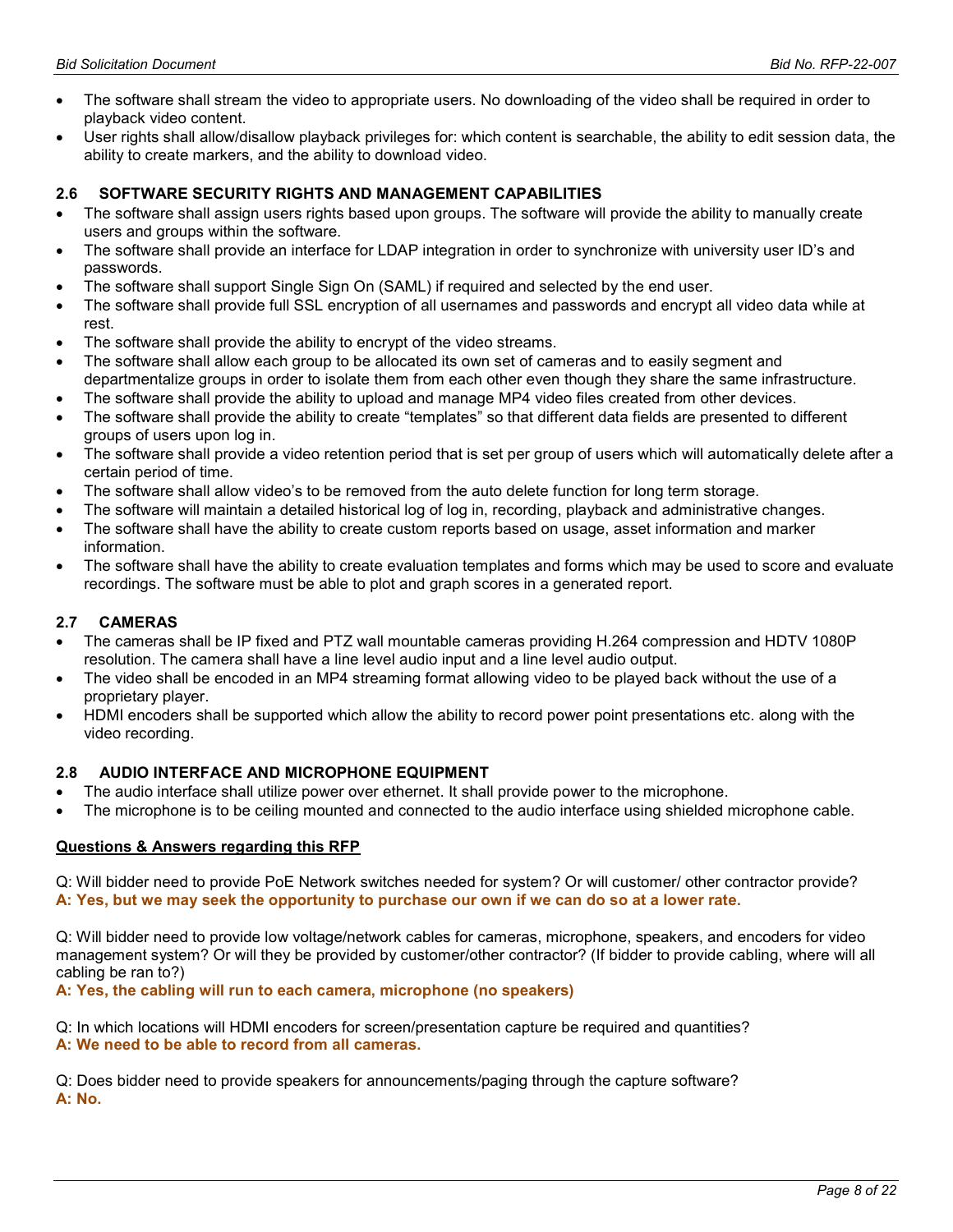Q: Does bidder need to provide input/output for existing speaker/microphone system in any spaces

A: We need microphones in each area that there is a camera.

Q: Will bidder need to provide Server rack for provided equipment or will customer/other contractor provide? A: If vendor can utilize 12-rack units or less, existing racks can be used.

Q: Can we get an equipment list of existing equipment that needs to be removed? Will customer provide disposal/recycling of equipment?

A: Approximate 15 cameras and wiring; 6 servers; NWACC will dispose of equipment.

Q: Does removed equipment include cabling? A: No.

Q: Do we need to provide a lighted button in each or some rooms to be able to start and stop recordings? A: Rooms 1018, 1027, 1028, 1029, and 1032 need on/off switches for the participants to activate. A motion sensor would also work.

Q: When is the expected award? A: As soon as possible.

Q: When is expected go live?

A: As soon as possible.

Q: How many observation rooms are there?

A: There are four classrooms that serve as observation rooms.

Q: Will these observation rooms have a PC and TV for live monitoring or does the vendor need to provide these items? A: They are already fully equipped with computers and projectors.

Q: In reference to the question on HDMI encoders; under section 2.7 Cameras, it references them, but in 2.2 required minimum specifications, it does no reference HDMI encoders or quantities. Is this a requirement of the system or not? Or perhaps its an optional add on?

A: Optional add on.

# 2.9 ETHICAL STANDARDS

In accordance with Ark. Code Ann. § 19-11-708(a), (b), and (c): It shall be a breach of ethical standards for a person to be retained, or to retain a person, to solicit or secure a state contract upon an agreement or understanding for a commission, percentage, brokerage, or contingent fee, except for retention of bona fide employees or bona fide established commercial selling agencies maintained by the contractor for the purpose of securing business.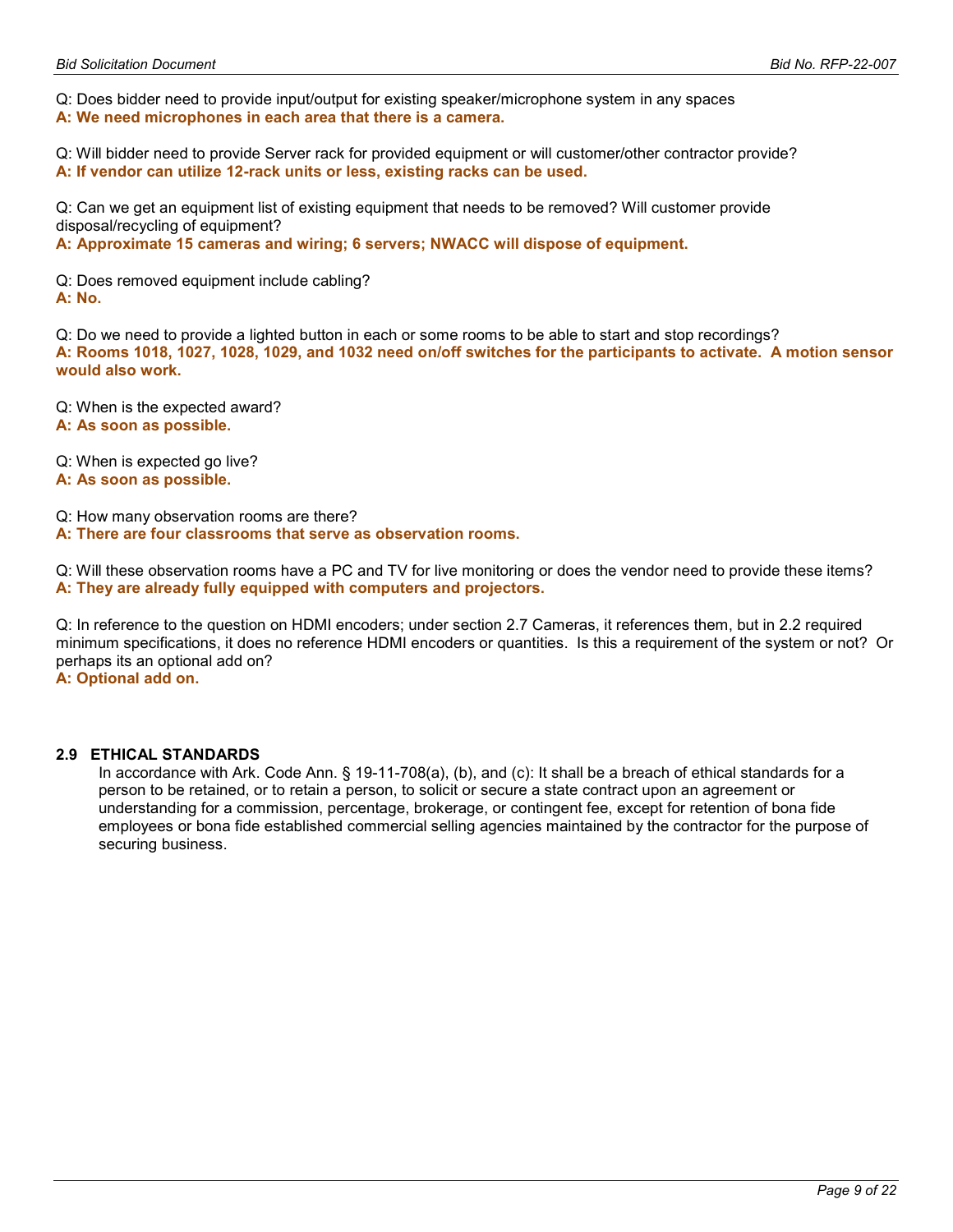# SECTION 3 – CRITERIA FOR SELECTION

Do not provide responses to items in this section.

#### 3.1 RESPONSE PACKET

A. NWACC will review each Response Packet to verify submission Requirements have been met. Response Packets that do not meet submission Requirements shall be disqualified and shall not be evaluated.

## 3.2 PROPOSAL EVALUATION (70 Points)

| <b>Criteria for Scoring</b>                                                 | <b>Points</b> |
|-----------------------------------------------------------------------------|---------------|
| SOFTWARE OBSERVATION REQUIREMENTS                                           | 15            |
| <b>SOFTWARE RECORDING CAPABILITIES</b>                                      | 15            |
| SOFTWARE SEARCH AND PLAYBACK CAPABLITIES                                    | 10            |
| SOFTWARE SECURITY RIGHTS AND MANAGEMENT CAPABILITIES                        | 10            |
| <b>VIDEO EQUIPMENT</b>                                                      | 5             |
| <b>AUDIO EQUIPMENT</b>                                                      | 5             |
| OTHER INFORAMTION INCLUDED IN THE PROPOSAL BUT NOT SPECIFICALLY IDENITIFIED | 10            |
| Total                                                                       | 70            |

# 3.3 COST (30 Points)

Points shall be assigned for the cost of the services which comprise the overall proposed solution, as follows:

- Cost points will be assigned on the Total Project Cost reflected on the Summary Presentation schedule of the Cost Proposal, for comparison and evaluation purposes.
- The bid with the lowest estimated cost of the overall system will receive the maximum points possible for this section.
- Remaining bids will receive points in accordance with the following formula:
	- $(a/b)(c) = d$
	- a = lowest cost bid in dollars
	- b = second (third, fourth, etc.) lowest cost bid
	- c = maximum points for Cost category
	- d = number of points allocated to bid

# 3.4 BEST AND FINAL OFFER

NWACC reserves the right to request an official "Best and Final Offer" from Respondents if it deems such an approach in the best interest of NWACC. In general, the "Best and Final Offer" will consist of an updated cost proposal in addition to an opportunity for the vendor to submit a final response to specific questions or opportunities identified in subsequent discussions related to the original proposal response submitted to NWACC. If NWACC chooses to invoke a "Best and Final Offer" option, all responses will be re-evaluated by incorporating the information as requested in the official "Best and Final Offer" document, including costs and answers to specific questions presented in the document. The specific format for the official "Best and Final Offer" request will be determined during evaluation discussions. The official request for a "Best and Final Offer" will be issued by the NWACC Procurement Department.

# 3.5 SUMMARY & EXPERIENCE

This section will include details of the respondent's background, size, and resources as well as details of experience relevant to the proposed project. Please detail the respondent's familiarity and proven experience with this type of contract and demonstrated ability to serve NWACC's needs for services associated with these activities.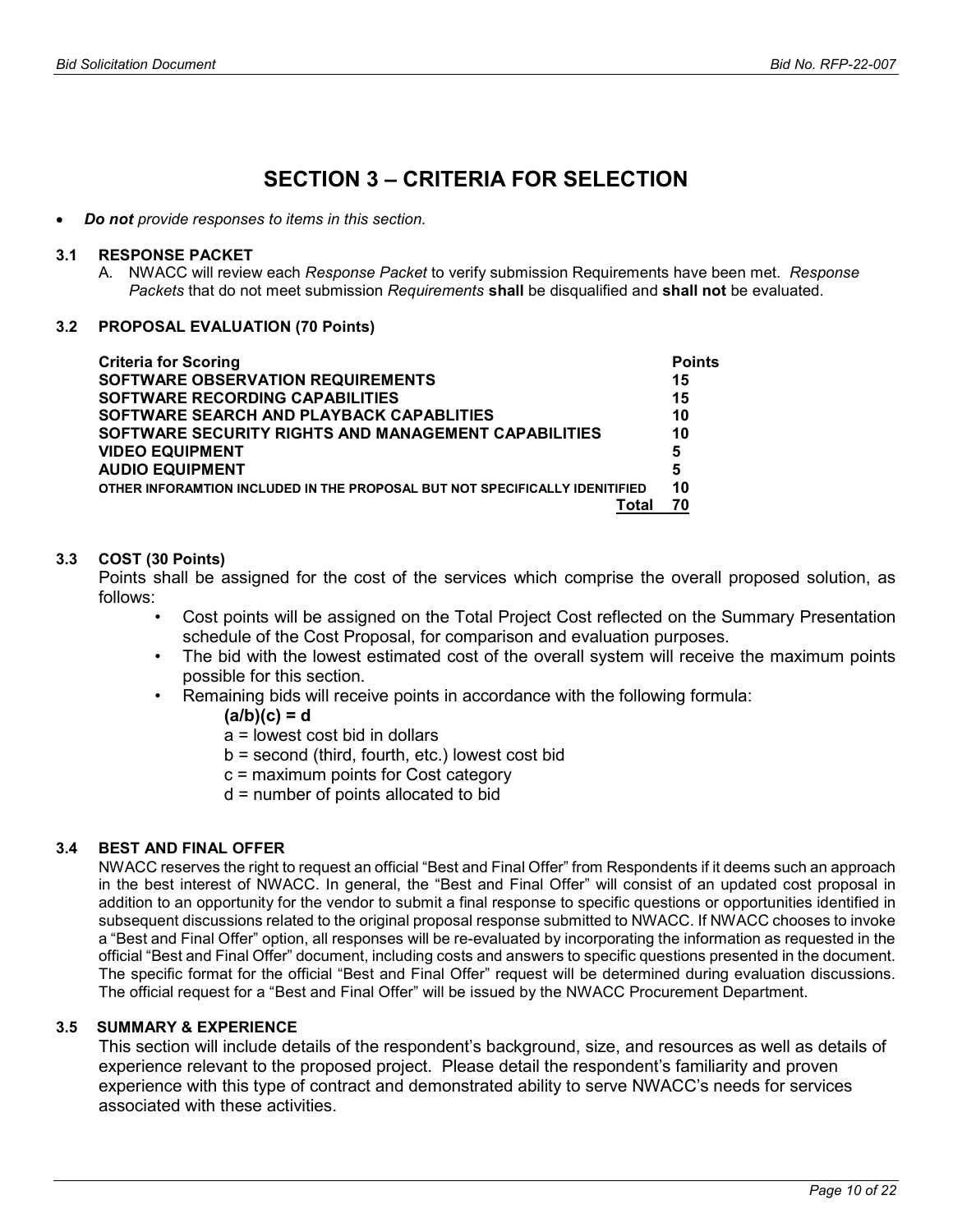## 3.6 REFERENCES

Please provide references of at least three (3) current customers that you provide services which are compatable to NWACC. Please list contact names, addresses, and telephone numbers. Recommendations and references must be parties who can attest to the respondent's qualifications relevant to providing the services outlined in the Request for Proposals. Organization or professional recommendations and references must be submitted; personal recommendations and references will not be accepted. Recommendations and references may be verified.

NWACC will give attention and consideration to the innovation in the responses that come back and it shall be part of our selection criteria.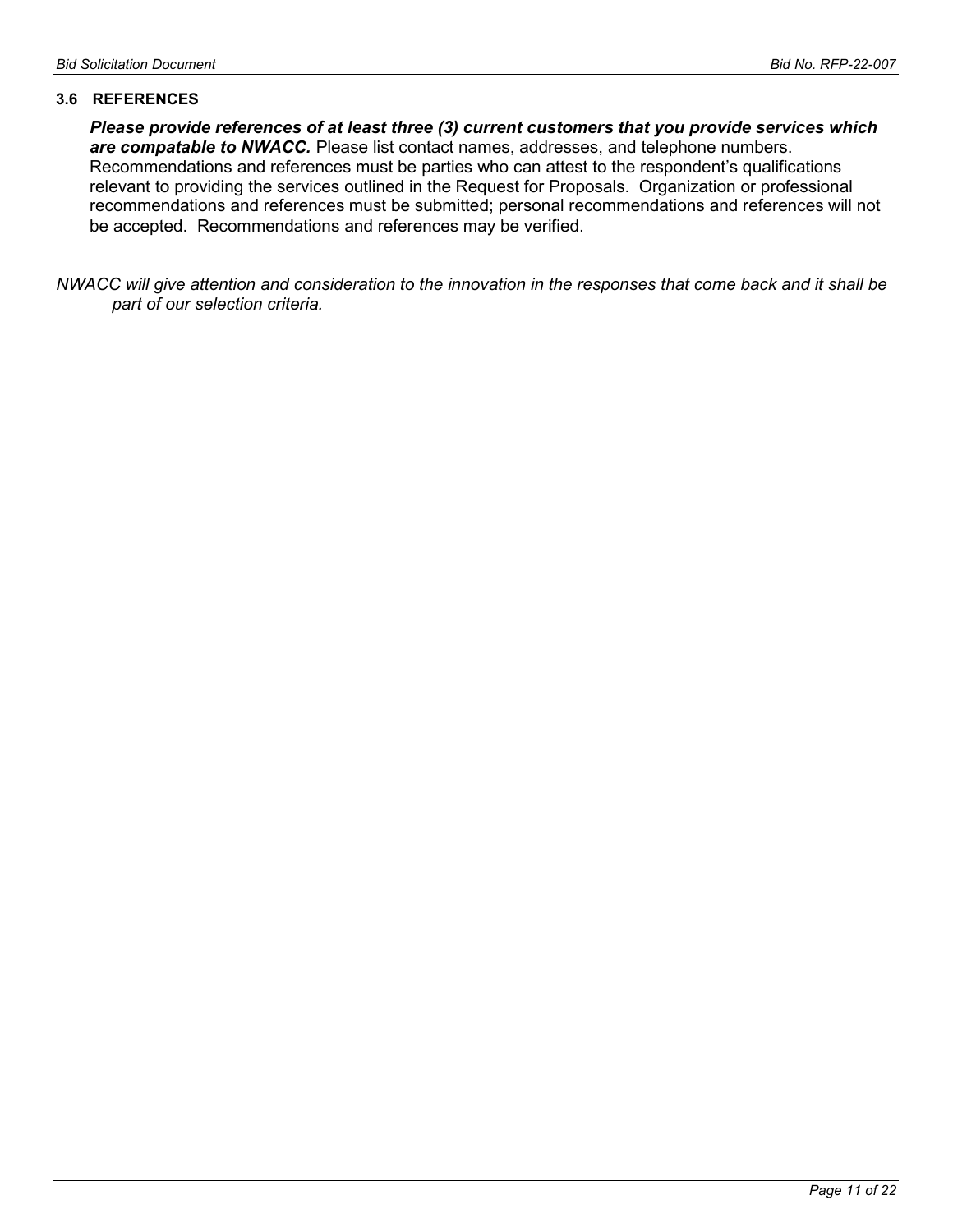# SECTION 4 – GENERAL CONTRACTUAL REQUIREMENTS

Do not provide responses to items in this section.

# 4.1 PAYMENT AND INVOICE PROVISIONS

- A. Invoicing procedures shall be agreed upon with the winning bidder.
- B. Payment will be made in accordance with applicable State of Arkansas accounting procedures upon acceptance of goods and services by the agency.
- C. NWACC shall not be invoiced in advance of delivery and acceptance of any goods or services.
- D. Payment will be made only after the vendor has successfully satisfied the agency as to the reliability and effectiveness of the goods or services purchased as a whole.
- E. The vendor should invoice the agency by an itemized list of charges. The agency's Purchase Order Number and/or the Contract Number should be referenced on each invoice.
- F. Other sections of this Bid Solicitation may contain additional Requirements for invoicing.

# 4.2 GENERAL INFORMATION

- A. The State shall not contract with another party to indemnify and defend that party for any liability and damages.
- B. The State **shall not** pay damages, legal expenses, or other costs and expenses of any other party.
- C. Any litigation involving the State must take place in Benton County, Arkansas.
- D. The State shall not agree to any provision of a contract which violates the laws or constitution of the State of Arkansas.
- E. The State shall not enter a contract which grants to another party any remedies other than the following:
	- The right to possession.
	- The right to accrued payments.
	- The right to expenses of reinstallation.
	- The right to expenses of repair to return the equipment to normal working order, normal wear and tear excluded.
	- The right to recover only amounts due at the time of repossession and any unamortized nonrecurring cost as allowed by Arkansas Law.
- F. The laws of the State of Arkansas shall govern this contract.
- G. A contract shall not be effective prior to award being made by a State Procurement Official.
- H. In a contract with another party, the State will accept the risk of loss of the equipment and pay for any destruction, loss or damage of the equipment while the State has such risk, when:
	- The extent of liability for such risk is based upon the purchase price of the equipment at the time of any loss, and
	- The contract has required the State to carry insurance for such risk.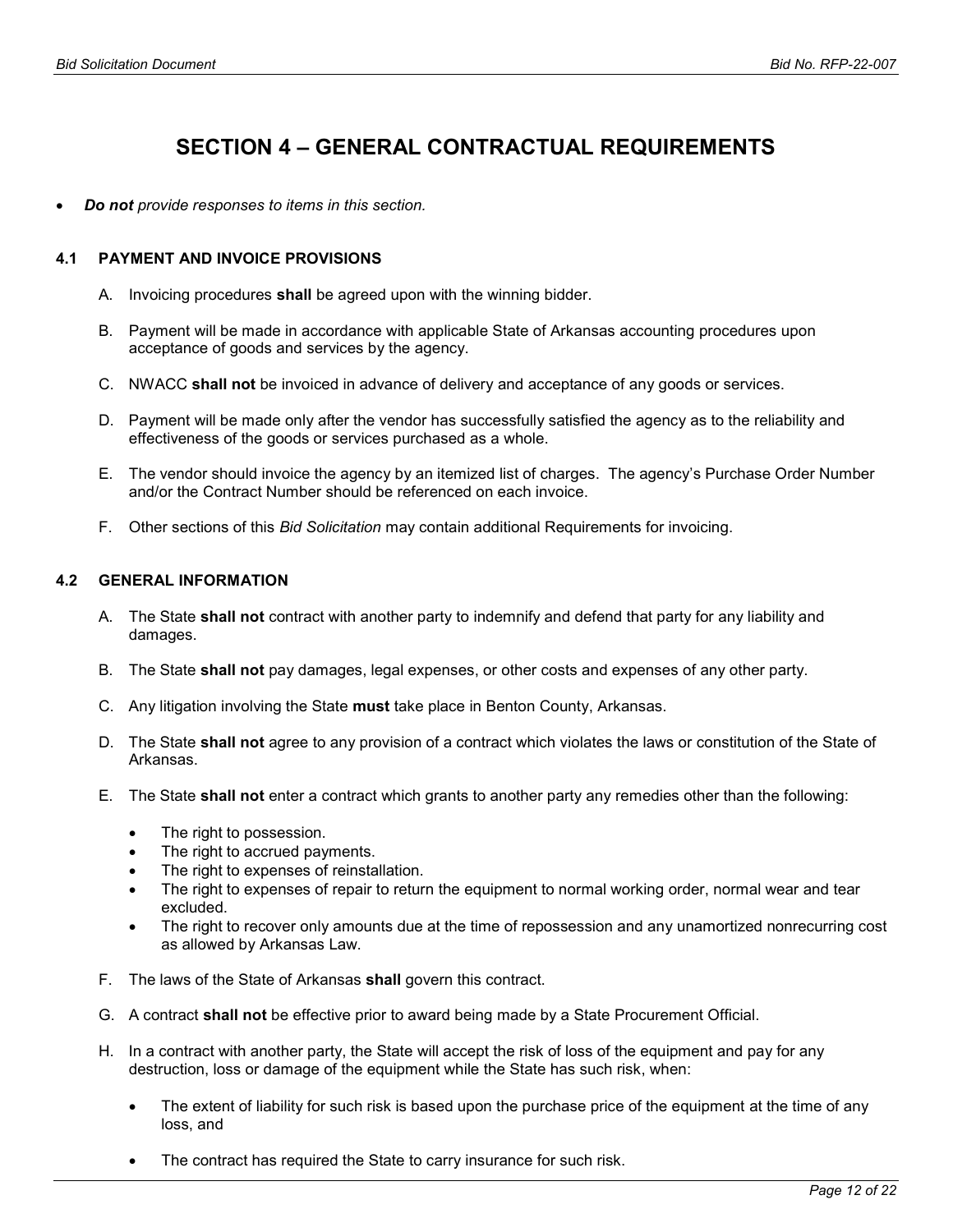# 4.3 CONDITIONS OF CONTRACT

- A. The vendor **shall** at all times observe and comply with federal and State of Arkansas laws, local laws, ordinances, orders, and regulations existing at the time of, or enacted subsequent to the execution of a resulting contract which in any manner affect the completion of the work.
- B. The vendor shall indemnify and save harmless the agency and all its officers, representatives, agents, and employees against any claim or liability arising from or based upon the violation of any such law, ordinance, regulation, order or decree by an employee, representative, or subcontractor of the vendor.

# 4.4 STATEMENT OF LIABILITY

- A. The State will demonstrate reasonable care but will not be liable in the event of loss, destruction or theft of vendor-owned equipment or software and technical and business or operations literature to be delivered or to be used in the installation of deliverables and services. The vendor shall retain total liability for equipment, software and technical and business or operations literature. The State shall not at any time be responsible for or accept liability for any vendor-owned items.
- B. The vendor's liability for damages to the State shall be limited to the value of the Contract or \$5,000,000, whichever is higher. The foregoing limitation of liability shall not apply to claims for infringement of United States patent, copyright, trademarks or trade secrets; to claims for personal injury or damage to property caused by the gross negligence or willful misconduct of the vendor; to claims covered by other specific provisions of the Contract calling for damages; or to court costs or attorney's fees awarded by a court in addition to damages after litigation based on the Contract. The vendor and the State shall not be liable to each other, regardless of the form of action, for consequential, incidental, indirect, or special damages. This limitation of liability shall not apply to claims for infringement of United States patent, copyright, trademark or trade secrets; to claims for personal injury or damage to property caused by the gross negligence or willful misconduct of the vendor; to claims covered by other specific provisions of the Contract calling for damages; or to court costs or attorney's fees awarded by a court in addition to damages after litigation based on the Contract.
- C. Language in these terms and conditions shall not be construed or deemed as the State's waiver of its right of sovereign immunity. The vendor agrees that any claims against the State, whether sounding in tort or in contract, shall be brought before the Arkansas Claims Commission as provided by Arkansas law, and shall be governed accordingly.

## 4.5 CONFIDENTIALITY

- A. The vendor, vendor's subsidiaries, and vendor's employees **shall** be bound to all laws and to all Requirements set forth in this Bid Solicitation concerning the confidentiality and secure handling of information of which they may become aware during the course of providing services under a resulting contract.
- B. Consistent and/or uncorrected breaches of confidentiality may constitute grounds for cancellation of a resulting contract, and the State shall have the right to cancel the contract on these grounds.
- C. Previous sections of this Bid Solicitation may contain additional confidentiality Requirements.

## 4.6 CONTRACT INTERPRETATION

Should the State and vendor interpret specifications differently, either party may request clarification. However if an agreement cannot be reached, the determination of the State shall be final and controlling.

# 4.7 CANCELLATION

- A. In the event the State no longer needs the service or commodity specified in the contract or purchase order due to program changes, changes in laws, rules, or regulations, relocation of offices, or lack of appropriated funding. The State shall give the vendor written notice of cancellation, specifying the terms and the effective date of contact termination. The effective date of termination shall be 30 days from the date of notification, unless a longer timeframe is specified in the notification.
- B. Upon default of a vendor, the State shall agree to pay only sums due for goods and services received and accepted up to cancellation of the contract.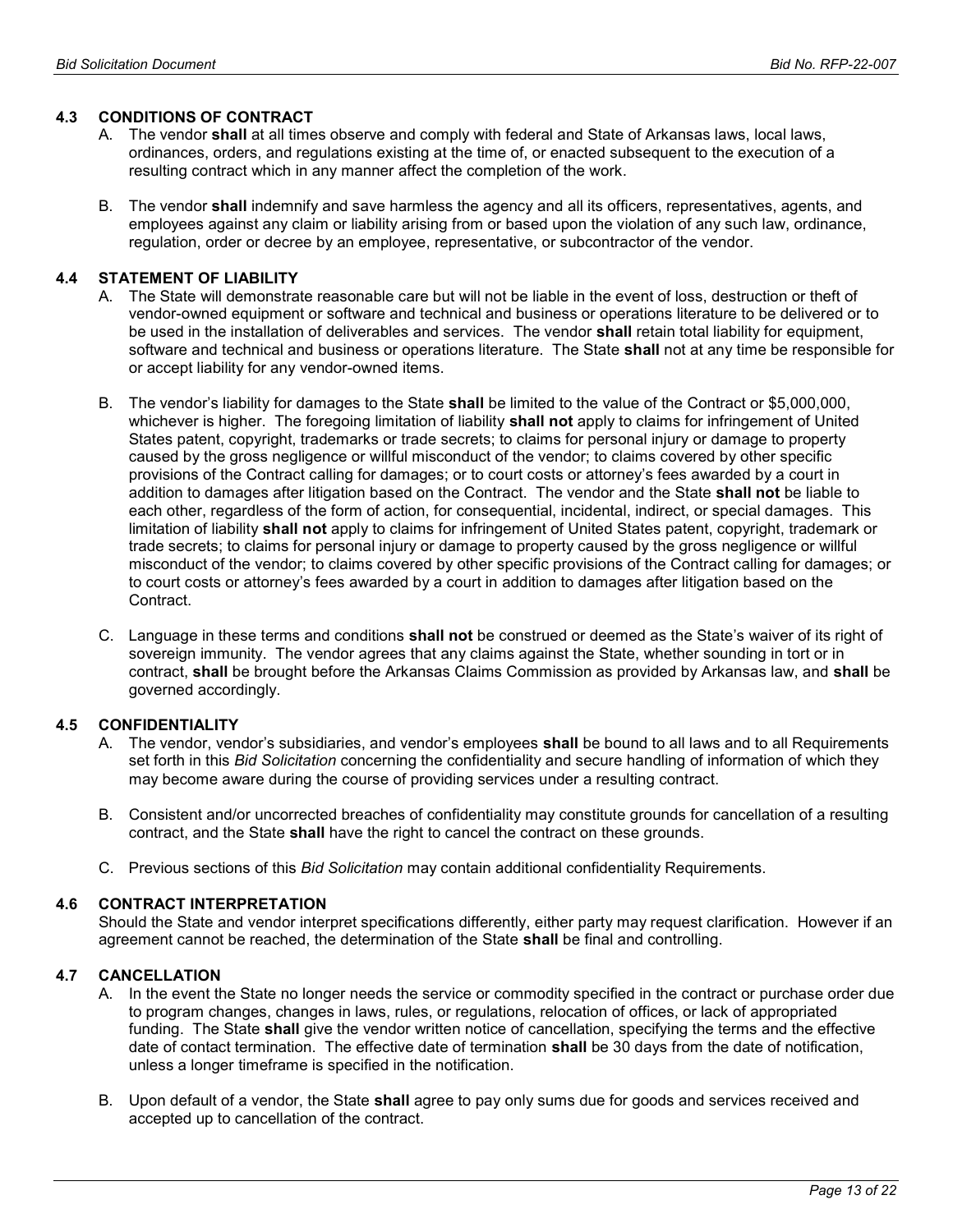## 4.8 SEVERABILITY

If any provision of the contract, including items incorporated by reference, is declared or found to be illegal, unenforceable, or void, then both the agency and the vendor shall be relieved of all obligations arising under such provision. If the remainder of the contract is capable of performance, it shall not be affected by such declaration or finding and shall be fully performed.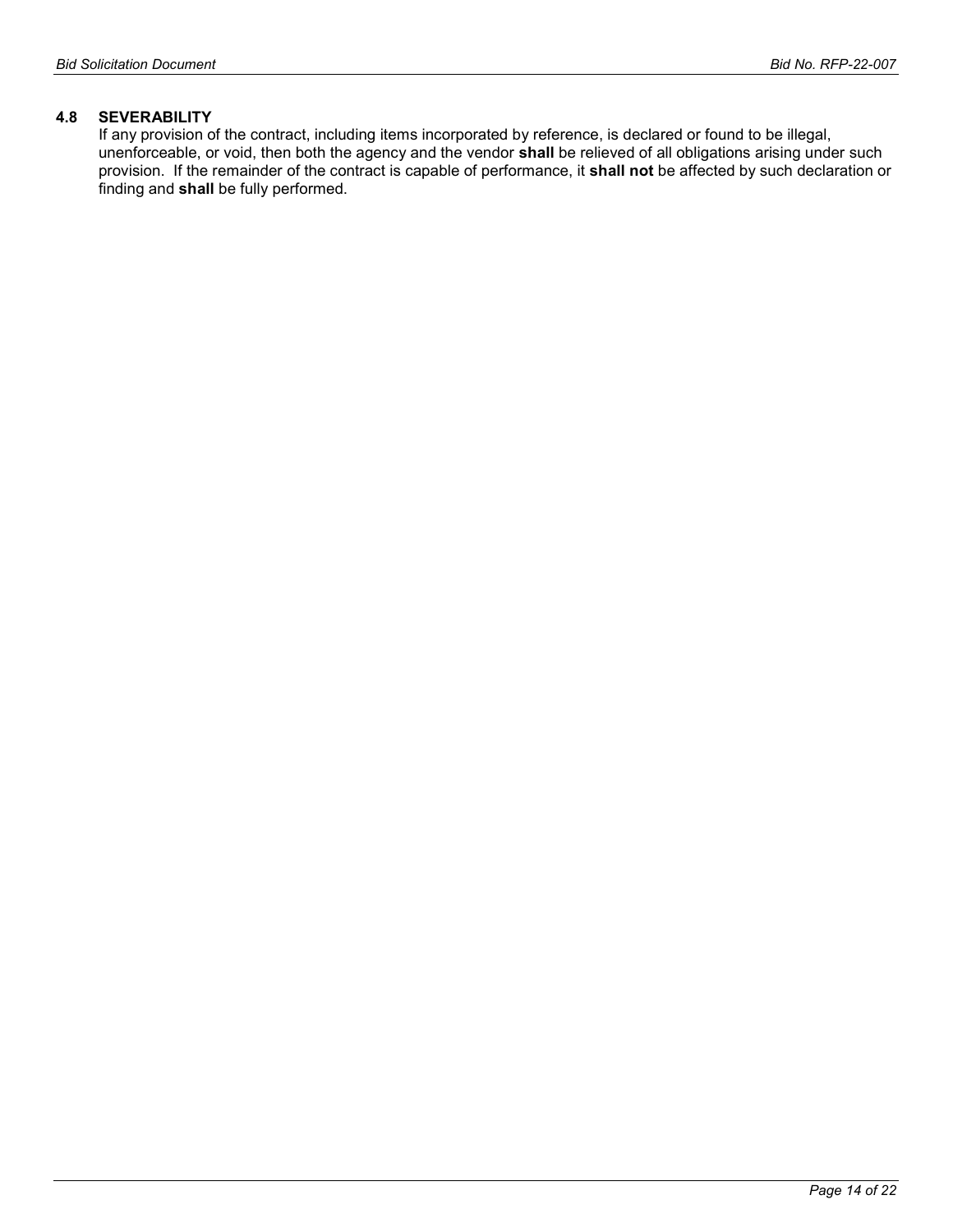# SECTION 5 – STANDARD TERMS AND CONDITIONS

- Do not provide responses to items in this section.
- 1. GENERAL: Any special terms and conditions included in this solicitation shall override these Standard Terms and Conditions. The Standard Terms and Conditions and any special terms and conditions shall become part of any contract entered into if any or all parts of the bid are accepted by the State of Arkansas.
- 2. ACCEPTANCE AND REJECTION: The State shall have the right to accept or reject all or any part of a bid or any and all bids, to waive minor technicalities, and to award the bid to best serve the interest of the State.
- 3. BID SUBMISSION: Original Response Packets must be submitted to NWACC on or before the date and time specified for bid opening. The Response Packet must contain all documents, information, and attachments as specifically and expressly required in the Bid Solicitation. The bid must be typed or printed in ink. The signature must be in ink. Unsigned bids shall be disqualified. The person signing the bid should show title or authority to bind his firm in a contract. Multiple responses, if applicable, must be placed in separate packages and should be completely and properly identified. Late bids shall not be considered under any circumstances.
- 4. PRICES: Bid unit price F.O.B. destination. In case of errors in extension, unit prices shall govern. Prices shall be firm and shall not be subject to escalation unless otherwise specified in the Bid Solicitation. Unless otherwise specified, the bid must be firm for acceptance for thirty days from the bid opening date. "Discount from list" bids are not acceptable unless requested in the Bid Solicitation.
- 5. QUANTITIES: Quantities stated in a Bid Solicitation for term contracts are estimates only, and are not guaranteed. Vendor must bid unit price on the estimated quantity and unit of measure specified. The State may order more or less than the estimated quantity on term contracts. Quantities stated on firm contracts are actual Requirements of the ordering agency.
- 6. BRAND NAME REFERENCES: Unless otherwise specified in the Bid Solicitation, any catalog brand name or manufacturer reference used in the Bid Solicitation is descriptive only, not restrictive, and used to indicate the type and quality desired. Bids on brands of like nature and quality will be considered. If bidding on other than referenced specifications, the bid must show the manufacturer, brand or trade name, and other descriptions, and should include the manufacturer's illustrations and complete descriptions of the product offered. The State shall have the right to determine whether a substitute offered is equivalent to and meets the standards of the item specified, and the State may require the vendor to supply additional descriptive material. The vendor shall guarantee that the product offered will meet or exceed specifications identified in this Bid Solicitation. Vendors not bidding an alternate to the referenced brand name or manufacturer shall be required to furnish the product according to brand names, numbers, etc., as specified in the solicitation.
- 7. GUARANTY: All items bid shall be newly manufactured, in first-class condition, latest model and design, including, where applicable, containers suitable for shipment and storage, unless otherwise indicated in the Bid Solicitation. The vendor hereby guarantees that everything furnished hereunder shall be free from defects in design, workmanship and material, that if sold by drawing, sample or specification, it shall conform thereto and shall serve the function for which it was furnished. The vendor shall further guarantee that if the items furnished hereunder are to be installed by the vendor, such items shall function properly when installed. The vendor shall guarantee that all applicable laws have been complied with relating to construction, packaging, labeling and registration. The vendor's obligations under this paragraph shall survive for a period of one year from the date of delivery, unless otherwise specified herein.
- 8. SAMPLES: Samples or demonstrators, when requested, must be furnished free of expense to the State. Each sample should be marked with the vendor's name and address, bid or contract number and item number. If requested, samples that are not destroyed during reasonable examination will be returned at vendor's expense. After reasonable examination, all demonstrators will be returned at vendor's expense.
- 9. TESTING PROCEDURES FOR SPECIFICATIONS COMPLIANCE: Tests may be performed on samples or demonstrators submitted with the bid or on samples taken from the regular shipment. In the event products tested fail to meet or exceed all conditions and Requirements of the specifications, the cost of the sample used and the reasonable cost of the testing shall be borne by the vendor.
- 10. AMENDMENTS: Vendor's responses cannot be altered or amended after the bid opening except as permitted by regulation.
- 11. TAXES AND TRADE DISCOUNTS: Do not include State or local sales taxes in the bid price. Trade discounts should be deducted from the unit price and the net price should be shown in the bid.
- 12. AWARD: Term Contract: A contract award will be issued to the successful vendor. It results in a binding obligation without further action by either party. This award does not authorize shipment. Shipment is authorized by the receipt of a purchase order from the ordering agency. Firm Contract: A written State purchase order authorizing shipment will be furnished to the successful vendor.
- 13. DELIVERY ON FIRM CONTRACTS: This solicitation shows the number of days to place a commodity in the ordering agency's designated location under normal conditions. If the vendor cannot meet the stated delivery, alternate delivery schedules may become a factor in an award. NWACC shall have the right to extend delivery if reasons appear valid. If the date is not acceptable, the agency may buy elsewhere and any additional cost **shall** be borne by the vendor.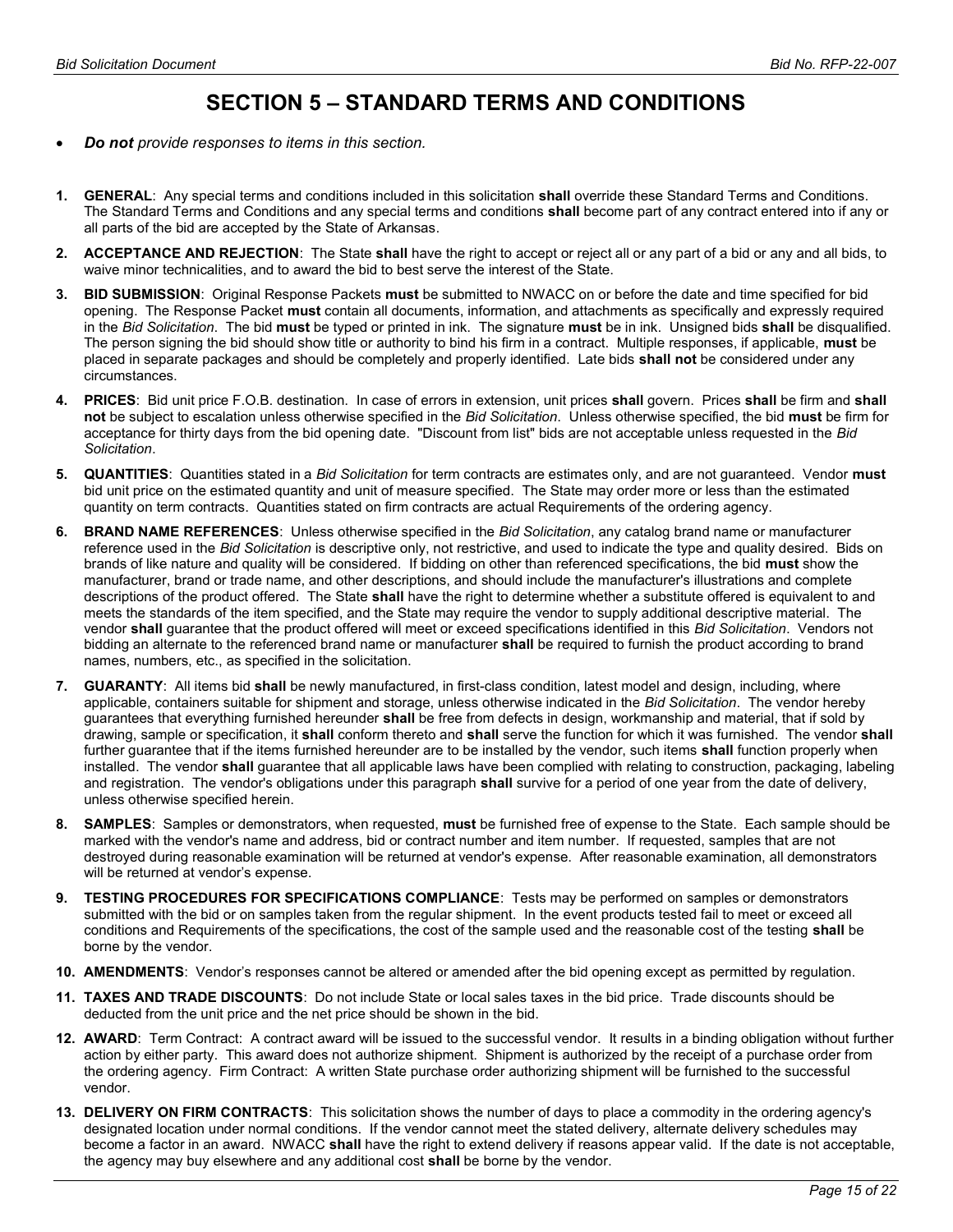- 14. DELIVERY REQUIREMENTS: No substitutions or cancellations are permitted without written approval by NWACC. Delivery shall be made during agency work hours only 8:00 a.m. to 4:30 p.m. Central Time, unless prior approval for other delivery has been obtained from the agency. Packing memoranda **shall** be enclosed with each shipment.
- 15. STORAGE: The ordering agency is responsible for storage if the contractor delivers within the time required and the agency cannot accept delivery.
- 16. DEFAULT: All commodities furnished shall be subject to inspection and acceptance of the ordering agency after delivery. Back orders, default in promised delivery, or failure to meet specifications shall authorize NWACC to cancel this contract or any portion of it and reasonably purchase commodities elsewhere and charge full increase, if any, in cost and handling to the defaulting contractor. The contractor must give written notice to NWACC of the reason and the expected delivery date. Consistent failure to meet delivery without a valid reason may cause removal from the vendors list or suspension of eligibility for award.
- 17. VARIATION IN QUANTITY: The State assumes no liability for commodities produced, processed or shipped in excess of the amount specified on the agency's purchase order.
- 18. INVOICING: The contractor shall be paid upon the completion of all of the following: (1) submission of an original and the specified number of copies of a properly itemized invoice showing the bid and purchase order numbers, where itemized in the Bid Solicitation, (2) delivery and acceptance of the commodities and (3) proper and legal processing of the invoice by all necessary State agencies. Invoices must be sent to the "Invoice To" point shown on the purchase order.
- 19. STATE PROPERTY: Any specifications, drawings, technical information, dies, cuts, negatives, positives, data or any other commodity furnished to the contractor hereunder or in contemplation hereof or developed by the contractor for use hereunder shall remain property of the State, shall be kept confidential, shall be used only as expressly authorized, and shall be returned at the contractor's expense to the F.O.B. point provided by the agency. Vendor shall properly identify items being returned.
- 20. PATENTS OR COPYRIGHTS: The contractor must agree to indemnify and hold the State harmless from all claims, damages and costs including attorneys' fees, arising from infringement of patents or copyrights.
- 21. ASSIGNMENT: Any contract entered into pursuant to this solicitation shall not be assignable nor the duties thereunder delegable by either party without the written consent of the other party of the contract.
- 22. CLAIMS: Any claims the Contractor may assert under this Agreement shall be brought before the Arkansas State Claims Commission ("Commission"), which shall have exclusive jurisdiction over any and all claims that the Contactor may have arising from or in connection with this Agreement. Unless the Contractor's obligations to perform are terminated by the State, the Contractor shall continue to provide the Services under this Agreement even in the event that the Contractor has a claim pending before the Commission.
- 23. CANCELLATION: In the event, the State no longer needs the commodities or services specified for any reason, (e.g., program changes; changes in laws, rules or regulations; relocation of offices; lack of appropriated funding, etc.), the State shall have the right to cancel the contract or purchase order by giving the vendor written notice of such cancellation thirty (30) days prior to the date of cancellation.

Any delivered but unpaid for goods will be returned in normal condition to the contractor by the State. If the State is unable to return the commodities in normal condition and there are no funds legally available to pay for the goods, the contractor may file a claim with the Arkansas Claims Commission under the laws and regulations governing the filing of such claims. If upon cancellation the contractor has provided services which the State has accepted, the contractor may file a claim. NOTHING IN THIS CONTRACT SHALL BE DEEMED A WAIVER OF THE STATE'S RIGHT TO SOVEREIGN IMMUNITY.

- 24. DISCRIMINATION: In order to comply with the provision of Act 954 of 1977, relating to unfair employment practices, the vendor agrees that: (a) the vendor shall not discriminate against any employee or applicant for employment because of race, sex, color, age, religion, handicap, or national origin; (b) in all solicitations or advertisements for employees, the vendor shall state that all qualified applicants shall receive consideration without regard to race, color, sex, age, religion, handicap, or national origin; (c) the vendor will furnish such relevant information and reports as requested by the Human Resources Commission for the purpose of determining compliance with the statute; (d) failure of the vendor to comply with the statute, the rules and regulations promulgated thereunder and this nondiscrimination clause shall be deemed a breach of contract and it may be cancelled, terminated or suspended in whole or in part; (e) the vendor shall include the provisions of above items (a) through (d) in every subcontract so that such provisions shall be binding upon such subcontractor or vendor.
- 25. CONTINGENT FEE: The vendor guarantees that he has not retained a person to solicit or secure this contract upon an agreement or understanding for a commission, percentage, brokerage or contingent fee, except for retention of bona fide employees or bona fide established commercial selling agencies maintained by the vendor for the purpose of securing business.
- 26. ANTITRUST ASSIGNMENT: As part of the consideration for entering into any contract pursuant to this solicitation, the vendor named on the Response Signature Page for this solicitation, acting herein by the authorized individual or its duly authorized agent, hereby assigns, sells and transfers to the State of Arkansas all rights, title and interest in and to all causes of action it may have under the antitrust laws of the United States or this State for price fixing, which causes of action have accrued prior to the date of this assignment and which relate solely to the particular goods or services purchased or produced by this State pursuant to this contract.
- 27. DISCLOSURE: Failure to make any disclosure required by Governor's Executive Order 98-04, or any violation of any rule, regulation, or policy adopted pursuant to that order, shall be a material breach of the terms of this contract. Any contractor,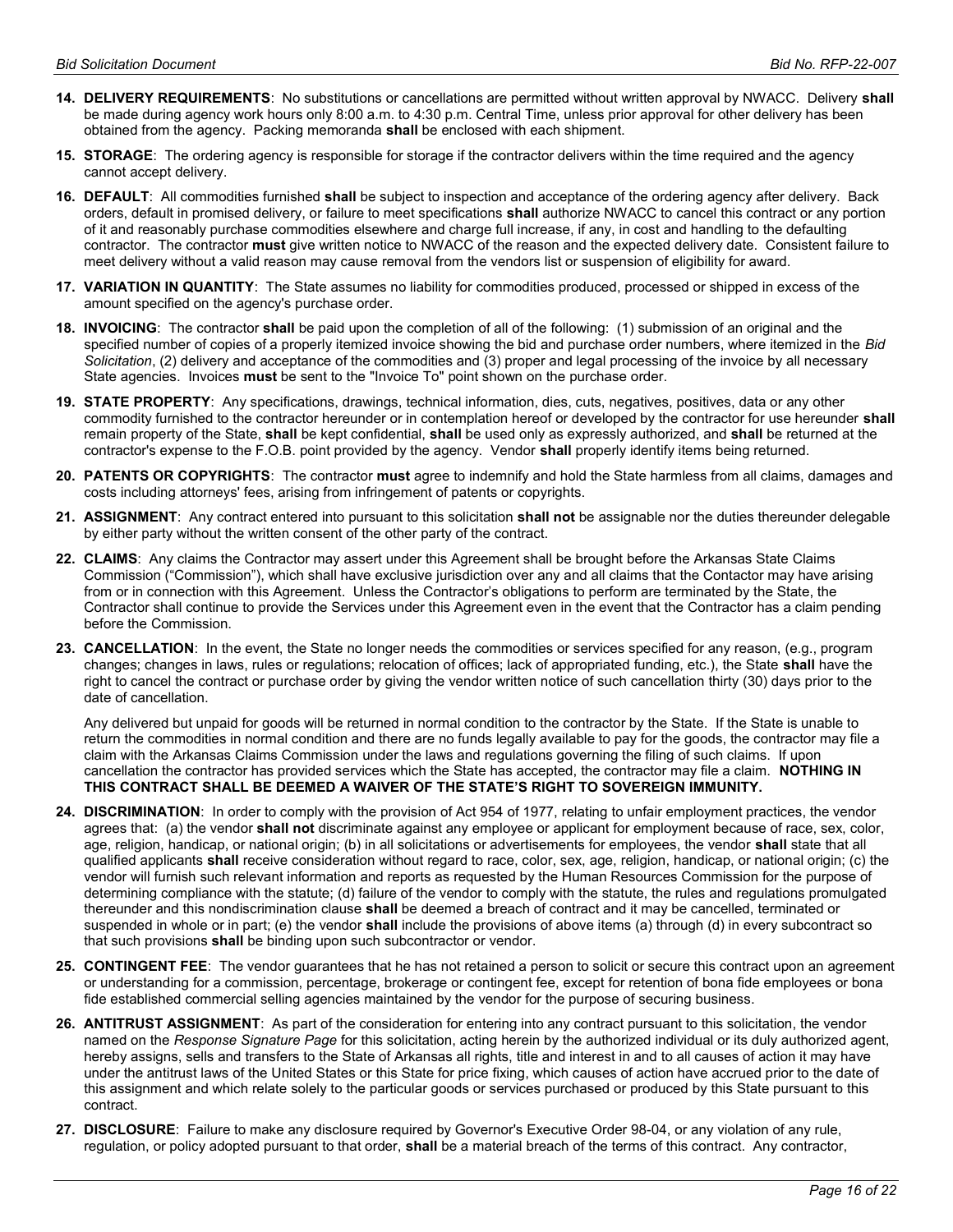whether an individual or entity, who fails to make the required disclosure or who violates any rule, regulation, or policy **shall** be subject to all legal remedies available to the agency.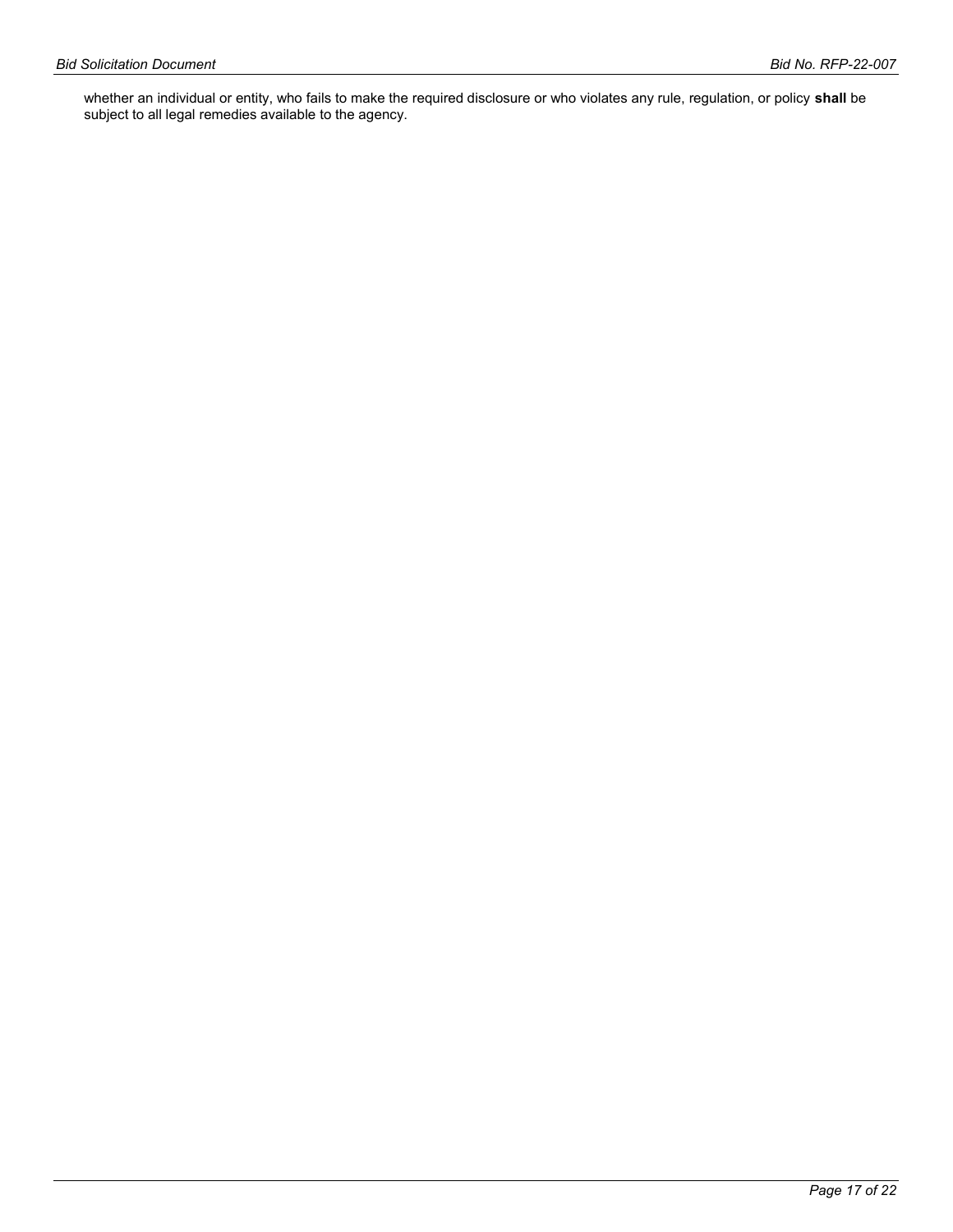# Appendix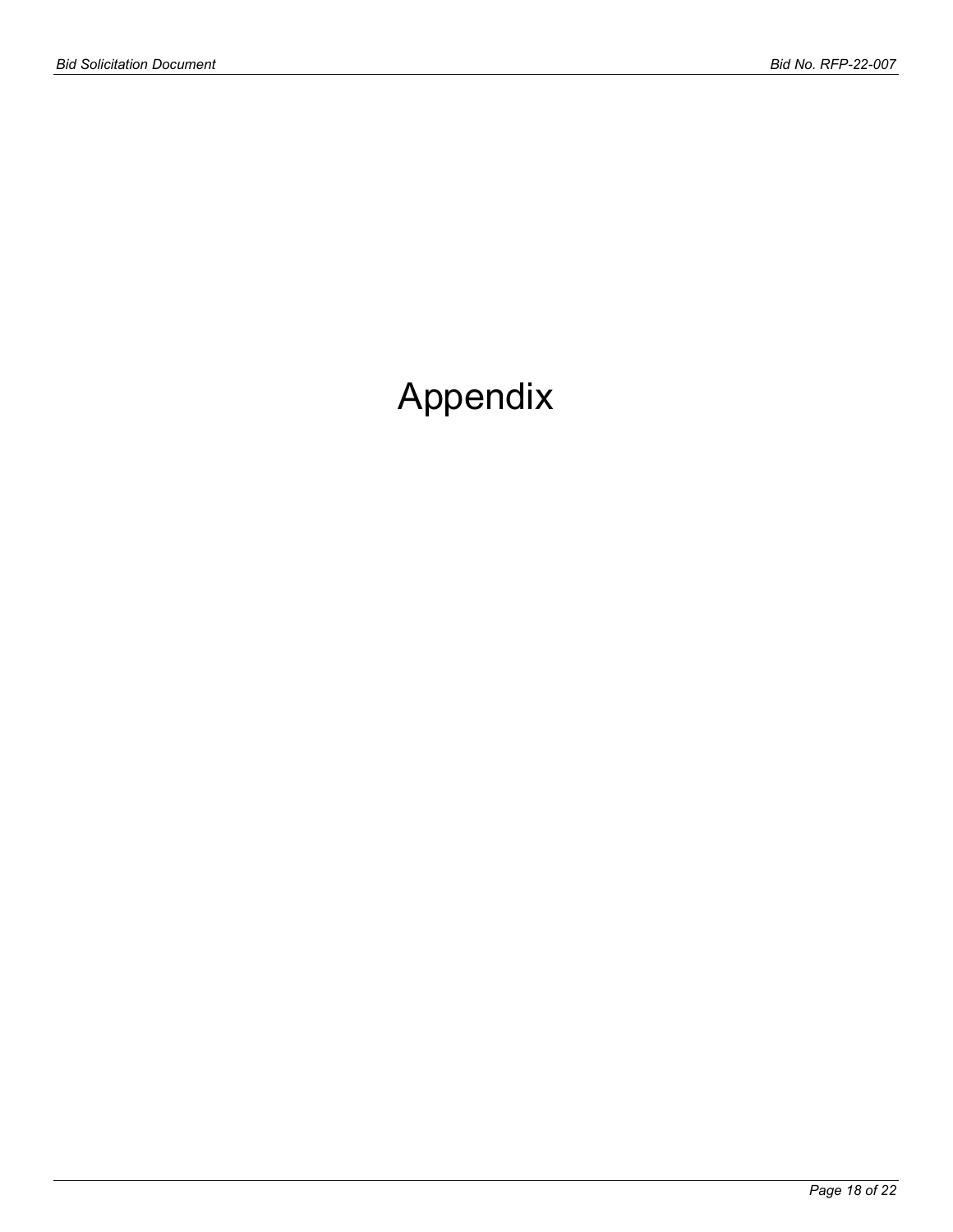# NorthWest Arkansas Community College

NWACC One College Drive Bentonville, AR 72712

# RESPONSE SIGNATURE PAGE

Type or Print the following information.

| <b>RESPONDENT'S INFORMATION</b>       |                                              |                                                 |                                                  |                                                   |                                         |                                                                |
|---------------------------------------|----------------------------------------------|-------------------------------------------------|--------------------------------------------------|---------------------------------------------------|-----------------------------------------|----------------------------------------------------------------|
| Company:                              |                                              |                                                 |                                                  |                                                   |                                         |                                                                |
| Address:                              |                                              |                                                 |                                                  |                                                   |                                         |                                                                |
| City:                                 |                                              |                                                 | State:                                           |                                                   | Zip Code:                               |                                                                |
| <b>Business Designation:</b>          | Individual<br>$\Box$ Partnership             |                                                 | $\Box$ Sole Proprietorship<br>$\Box$ Corporation |                                                   | Public Service Corp<br>$\Box$ Nonprofit |                                                                |
| <b>Minority Designation:</b>          | $\Box$ Not<br>Applicable                     | African American<br>П<br>$\Box$ American Indian |                                                  | $\Box$ Hispanic American<br>$\Box$ Asian American |                                         | $\Box$ Pacific Islander American<br>□ Service Disabled Veteran |
| <b>See Minority Business Policy</b>   | <b>AR Minority Certification</b><br>#:<br>#: |                                                 | Service Disabled<br><b>Veteran Certification</b> |                                                   |                                         |                                                                |
| <b>Women Owned</b><br><b>Business</b> | $\Box$ Yes                                   |                                                 |                                                  | $\Box$ Not Applicable                             |                                         |                                                                |

| <b>VENDOR CONTACT INFORMATION</b><br>Provide contact information to be used for bid solicitation related matters. |  |                  |  |  |
|-------------------------------------------------------------------------------------------------------------------|--|------------------|--|--|
| l Contact Person:                                                                                                 |  | Title:           |  |  |
| Phone:                                                                                                            |  | Alternate Phone: |  |  |
| Email:                                                                                                            |  |                  |  |  |

# CONFIRMATION OF REDACTED COPY

 $\Box$  YES, a redacted copy of submission documents is enclosed.

 $\Box$  NO, a redacted copy of submission documents is not enclosed. I understand a full copy of non-redacted submission documents will be released if requested.

Note: If a redacted copy of the submission documents is not provided with vendor's response packet, and neither box is checked, a copy of the non-redacted documents, with the exception of financial data (other than pricing), shall be released in response to any request made under the Arkansas Freedom of Information Act (FOIA). See Bid Solicitation for additional information.

## An official authorized to bind the vendor to a resultant contract must sign below.

The signature below signifies agreement that either of the following shall cause the vendor's response to be disqualified:

- Additional terms or conditions submitted in their response, whether submitted intentionally or inadvertently.
- Any exception that conflicts with a Requirement of this Bid Solicitation.

| <b>Authorized Signature:</b> | Use Ink Only. | Title: |
|------------------------------|---------------|--------|
| <b>Printed/Typed Name:</b>   |               | Date:  |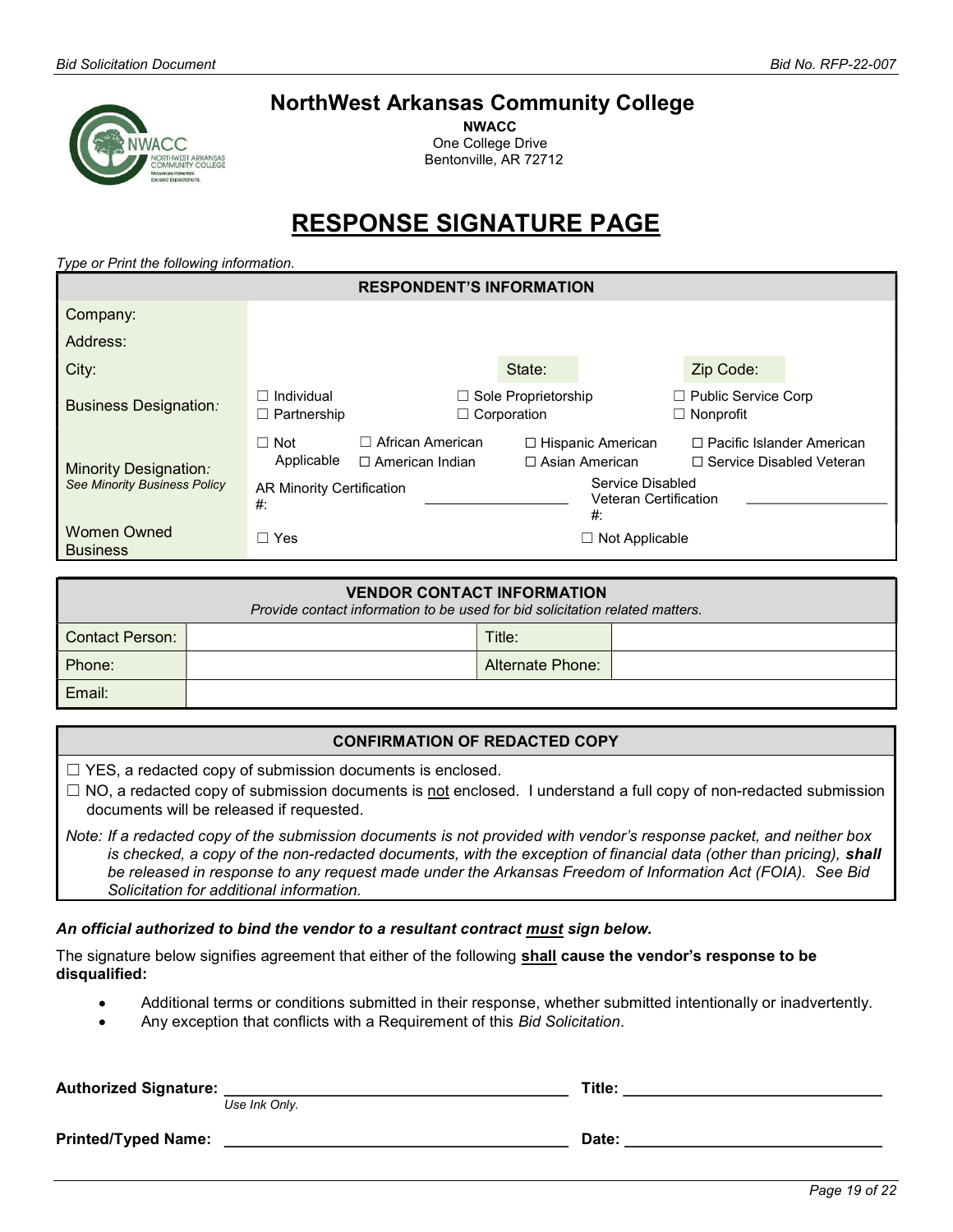# Equal Opportunity Policy Disclaimer

# ATTENTION BIDDERS

Act 2157 of 2005 of the Arkansas Regular Legislative Session requires that any business or person bidding, who is responding to a formal bid request, request for proposal or qualifications, or negotiating a contract with the state for professional or consultant services, submit their most current equal opportunity policy (EO Policy).

Although bidders are encouraged to have a viable equal opportunity policy, a written response stating the bidder does not have such an EO Policy will be considered that bidder's response and will be acceptable in complying with the requirement of Act 2157.

Submitting the EO Policy is a one-time requirement. The NWACC Purchasing Department will maintain a database of policies or written responses received from bidders.

## This is a mandatory requirement when submitting an offer as described above.

Should you have any questions regarding this requirement, please contact my office by calling (479) 619-4210.

Sincerely,

Jennifer Lewis

Jennifer Lewis Director of Purchasing Northwest Arkansas Community College

To be completed by business or person submitting response: (check appropriate box)

\_\_\_\_ EO Policy Attached

\_\_\_\_ EO Policy previously submitted to NWACC Purchasing Department

EO Policy is not available from business or person

Company Name Or Individual: \_\_\_\_\_\_\_\_\_\_\_\_\_\_\_\_\_\_\_\_\_\_\_\_\_\_\_\_\_\_\_\_\_\_\_\_\_\_\_\_\_\_\_\_\_\_\_\_\_\_\_\_\_

Title: \_\_\_\_\_\_\_\_\_\_\_\_\_\_\_\_\_\_\_\_\_\_\_\_\_\_\_\_\_\_\_\_Date: \_\_\_\_\_\_\_\_\_\_\_\_\_\_\_\_\_\_\_\_\_\_

Signature: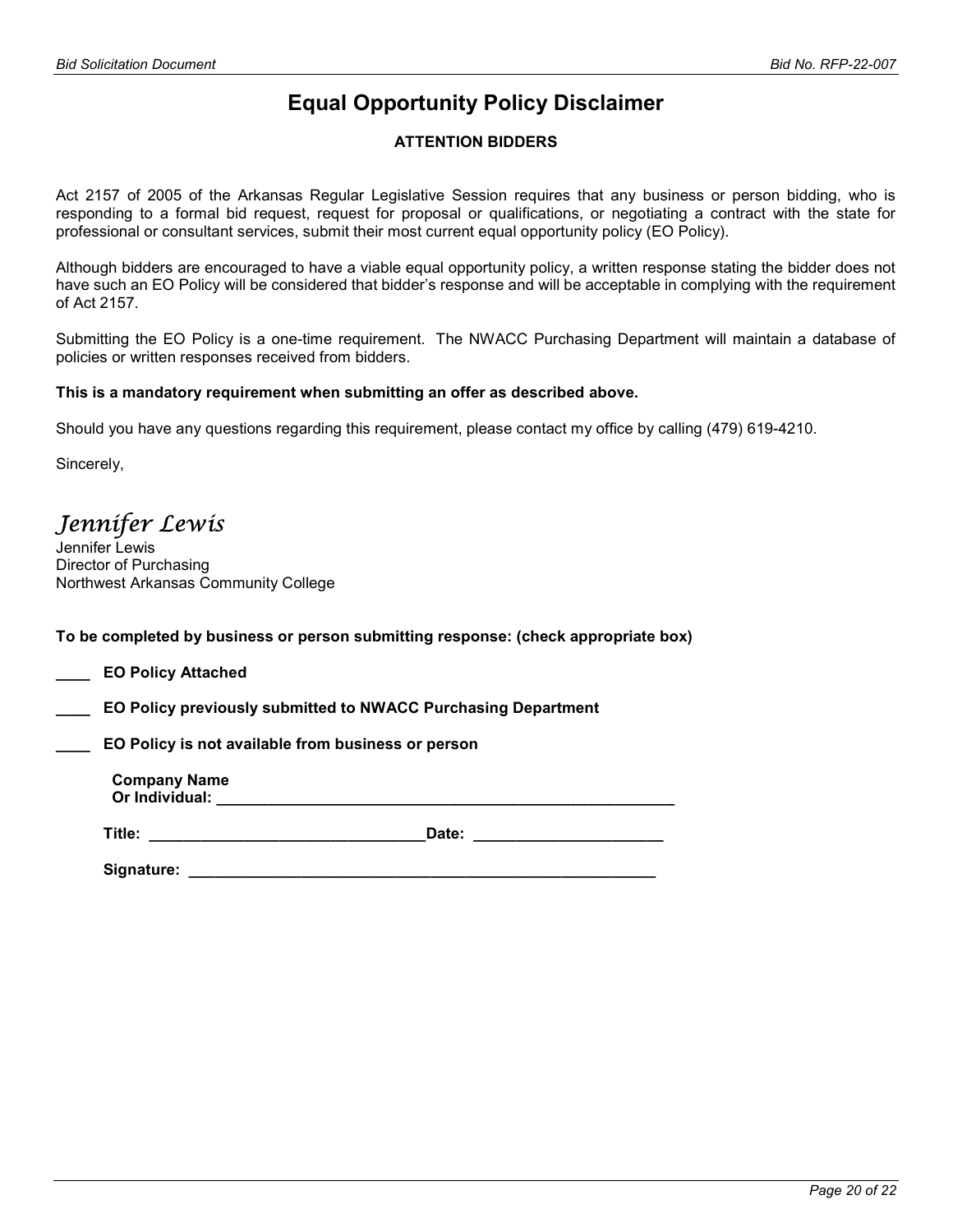# EO 98-04 Disclosure Form

The EO 98-04 Disclosure Form can be found at the following location as a fillable PDF:

http://content.nwacc.edu/administrativeservices/Procurement/contract%20and%20grant%20disclosure.pdf

If you are unable to download this form, please contact Jennifer Lewis, Purchasing Director for NWACC at: Email: jlewis20@nwacc.edu

Phone: 479-619-4210